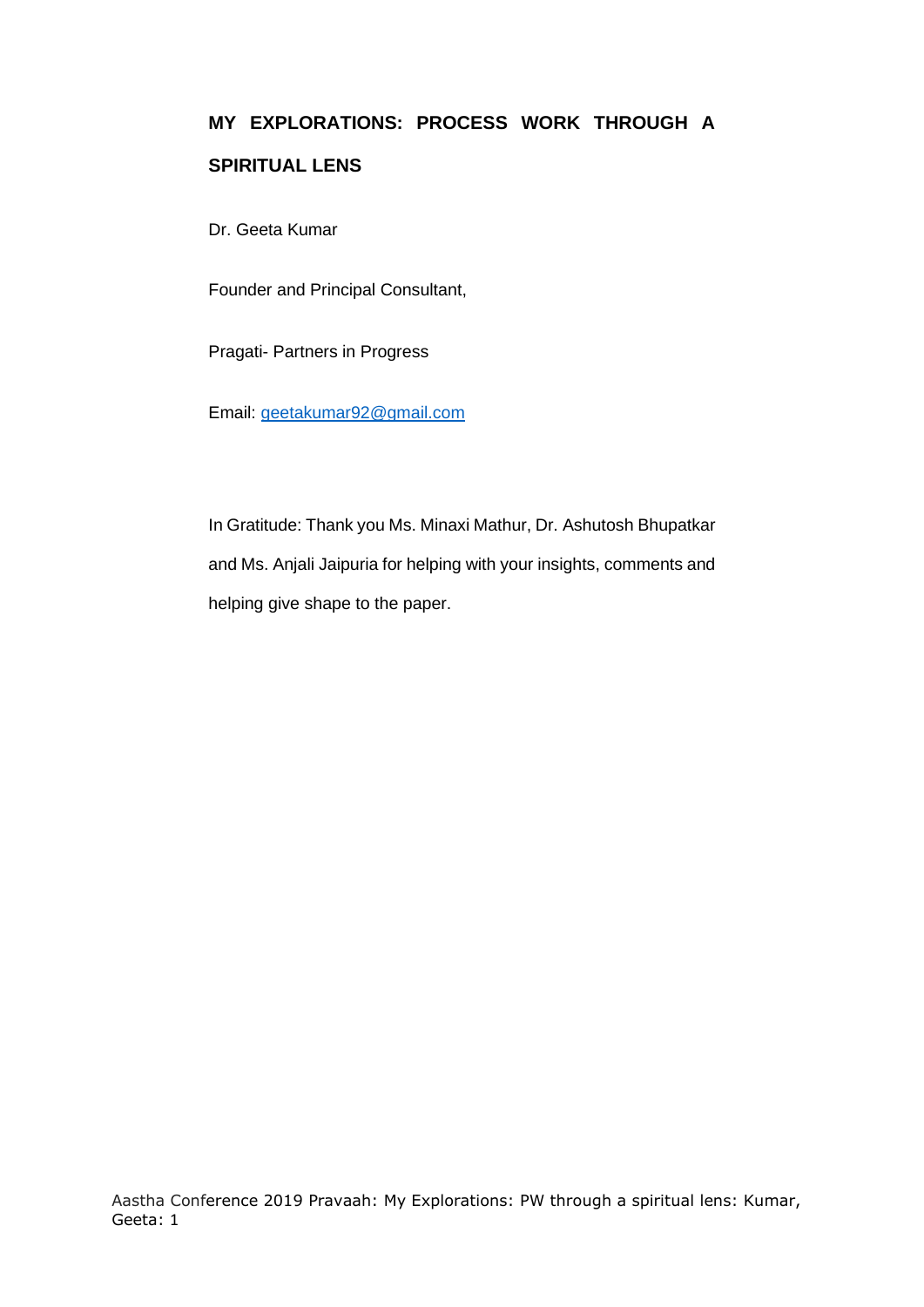# **MY EXPLORATIONS : PROCESS WORK THROUGH A SPIRITUAL LENS**

**Abstract** : 'Who am I' is an existential question that humans continuously grapple with at different stages of life. The ultimate universal search for that one Truth, for harmony, for freedom from pain and sorrows, for absolute bliss takes different forms.

To seek answers to questions such as Why am I the way I am, why is the world the way it is, some look for answers in the external, while some take the journey inward.

For me, this quest began with Process Work (PW) from 2010 which was simultaneously supported by my Spiritual sadhana. There became a need to explore both these dimensions – of process Work theory and practice and the scriptures a little more deeply. In the process, I discovered connections, synergies and points of departures. This paper is an outcome of my journey of exploration, to articulate, make sense and integrate my learnings and insights.

Process Work (PW) as practiced by leading institutions like Aastha Foundation and Sumedhas simply defined is "a tripodal body of knowledge, philosophy and praxis aimed at enhancing the wellbeing of individuals and their collectivities simultaneously" (S. Banerjee, 1997).

The definition of spirituality that I am using as a reference is a journey to understand the self towards balance, peace and living in joy and fulfilment. I have broadly used the framework of the Vedantic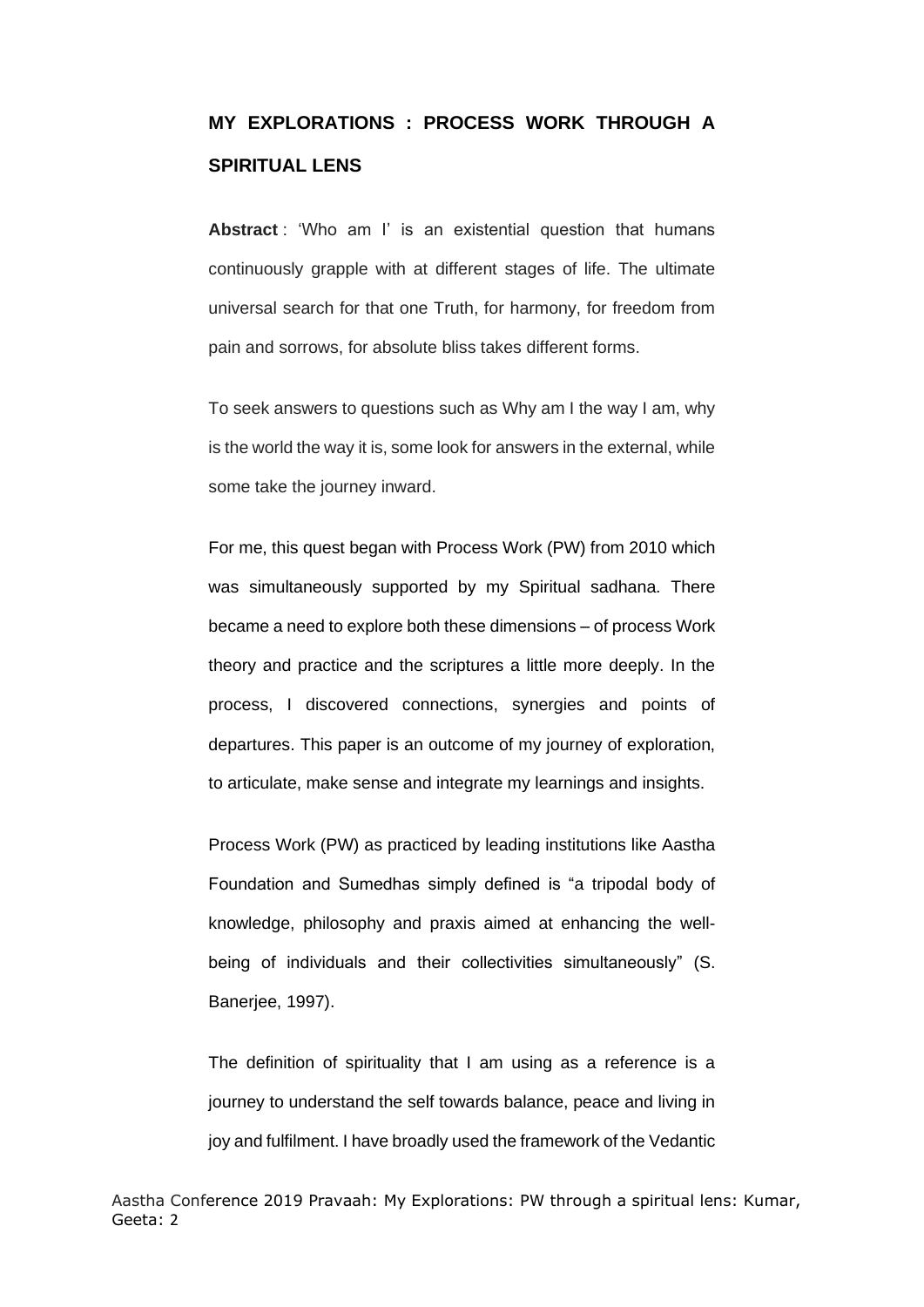scriptures (Vedas, Upanishads, Brahmasutras and Bhagwad Gita) and the writings of Sri Aurobindo and The Mother to explore the spiritual dimensions.

In essence both PW and Spirituality look at unravelling the potential of individuals and free them from their limitations, incompleteness , in the process creating harmony, integration and wholesomeness in the self.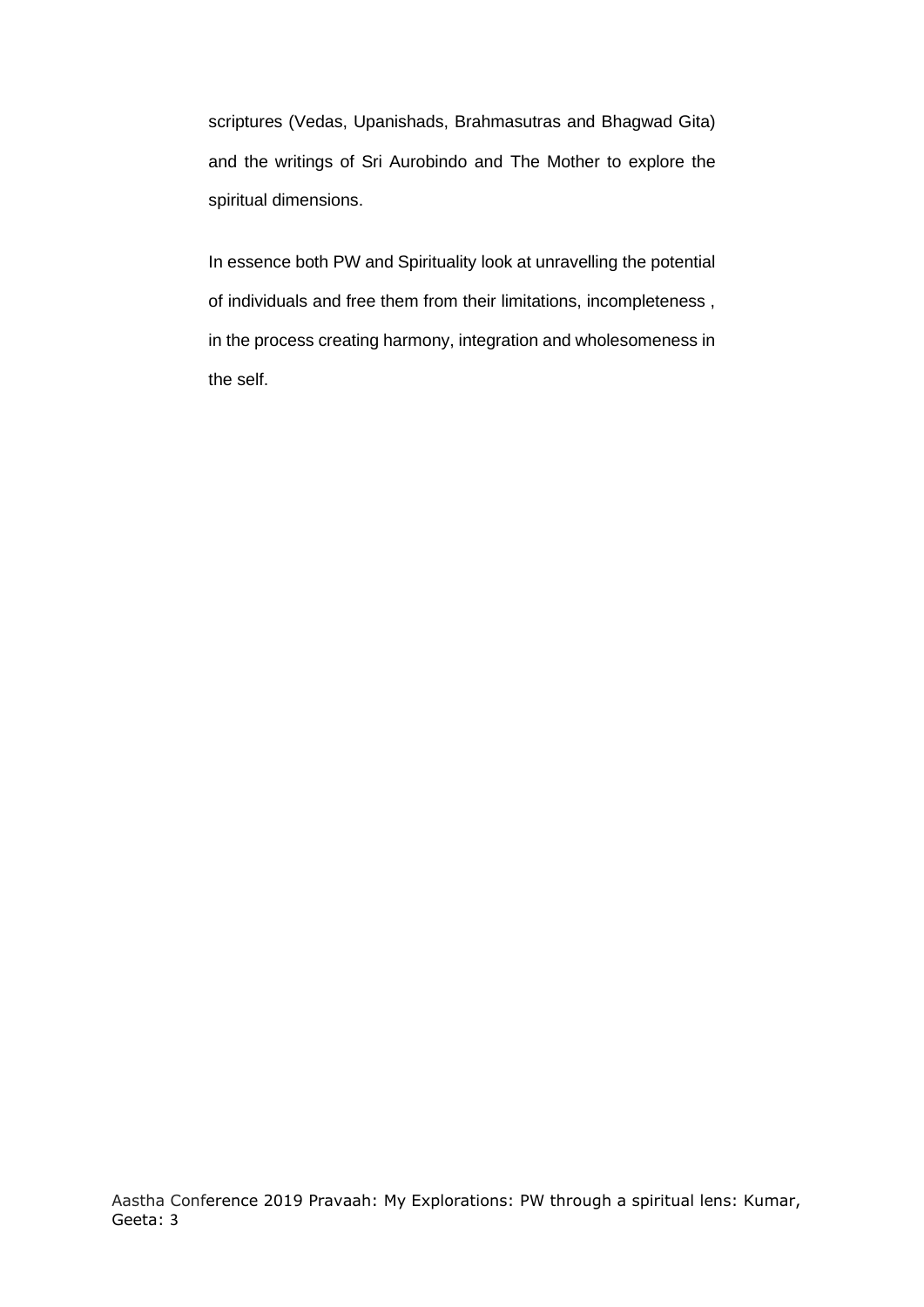# **MY EXPLORATIONS : PROCESS WORK THROUGH A SPIRITUAL LENS**

### **Geeta Kumar**

Let me give a brief context to writing this paper.

Completing my internship in Process Work (PW) from Aastha in 2013, working with my guide and guru, Sushanto was the starting point for my quest to know, to understand what I know and to 'be' what I have understood. By a chance encounter, I was introduced to a weekly study group on Bhagwad Gita. I joined out of curiosity but within two sessions, was completely pulled into a deep immersion, as if by a higher force. The calling to delve, to read, to reflect has now turned into a daily sadhana. The more I reflected on the scriptures, the more I experienced a déjà vu- to all what I experienced through my internship phases and thereafter. There emerged in me a deep necessity to explore the theory and practices of PW and the scriptures more deeply. I discovered similarities, connections, synergies and divergences. This paper is an outcome of my need to articulate, make sense and integrate some of my explorations and insights.

I am a student and no master of either. The points of view that I will be discussing are my personal experiences with both Process Work (PW) and spirituality from my study of Vedantic Scriptures.

My first point of connect is the realm of Self Development, Self Realization and growth that both Spirituality(referred in the Vedantic scriptures) and PW point towards.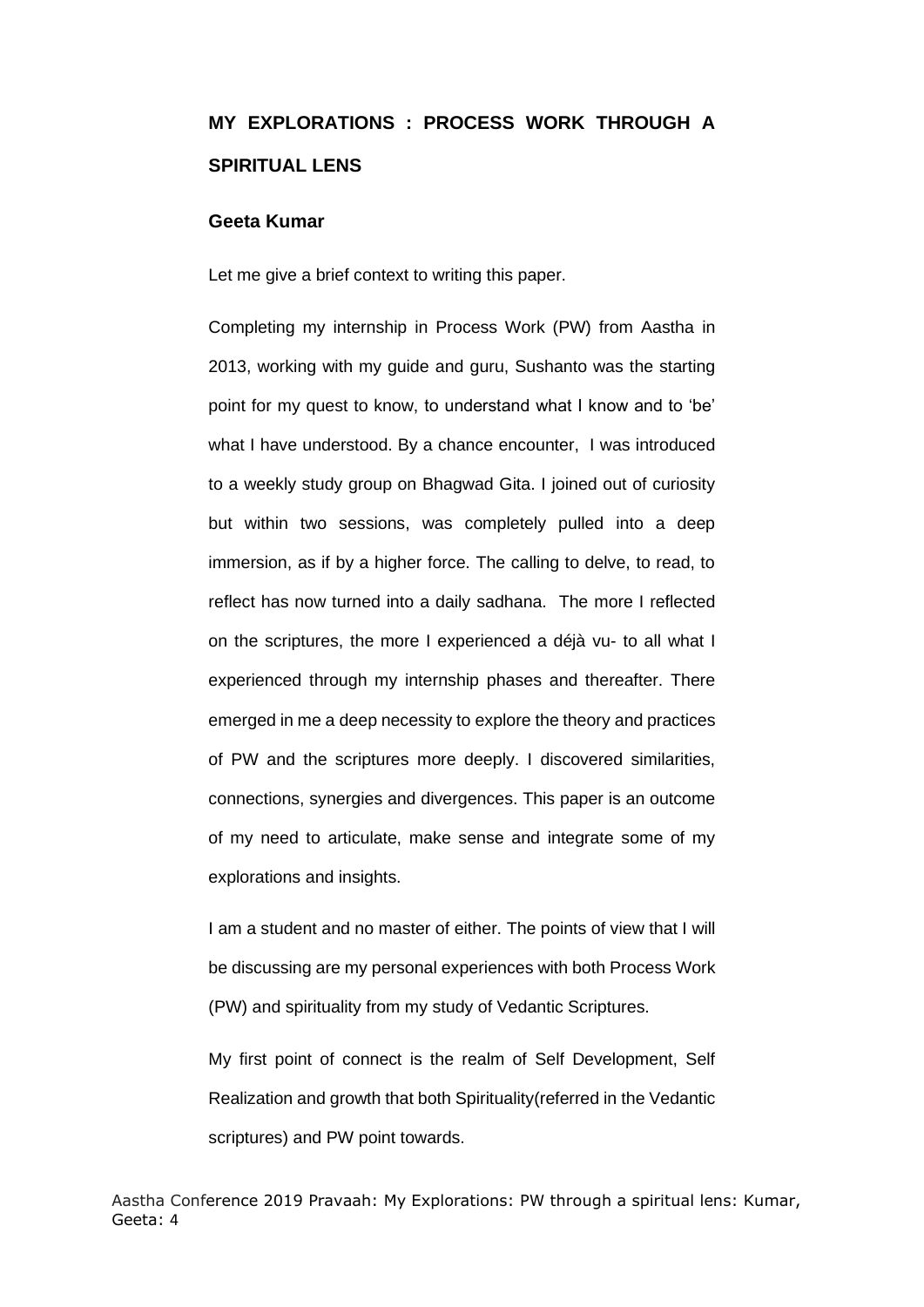And that is how the search began. Understanding what is this Self, how does one connect with it, is there a relationship with Self to be established or to be rediscovered? What are we really seeking when we ask existential questions like; Who am I, What is the purpose of my life, what is the nature of this world etc? Are individual quests really different, what are the different paths and journeys that individuals take to grow, to evolve? This paper is an attempt to take the readers through my explorations.

#### **I) Defining Process Work**

Process Work as practiced by Institutions such as Aastha and Sumedhas evolved from the methodology developed by Dr. Pulin Garg, founder of ISISID. "**Process"** as defined by Dr. Pulin Garg "*is an ongoing recognition of the unfolding reality of the self*". It involves paying attention to the thoughts, feelings, impulses and insights that arise in our internal landscape either as a result of outgoing actions or ongoing reflections.

Broadly the "**work**" aims to keep alive the energy of Self , to sustain the vibrancy of living. The "work" involves engagement , dialogue, reflection/contemplation to expand awareness, insightfulness, creativity, in search for greater states of aliveness, well being and wisdom.

The underpinning of process work is focused on self-discovery. The purpose of process work is to create space for visiting the inner world of human existence and phenomena with a view of taking one step closer to the truth, as it lies within each of us, that keeps us humane inspite and despite all our imperfections. The entire aim is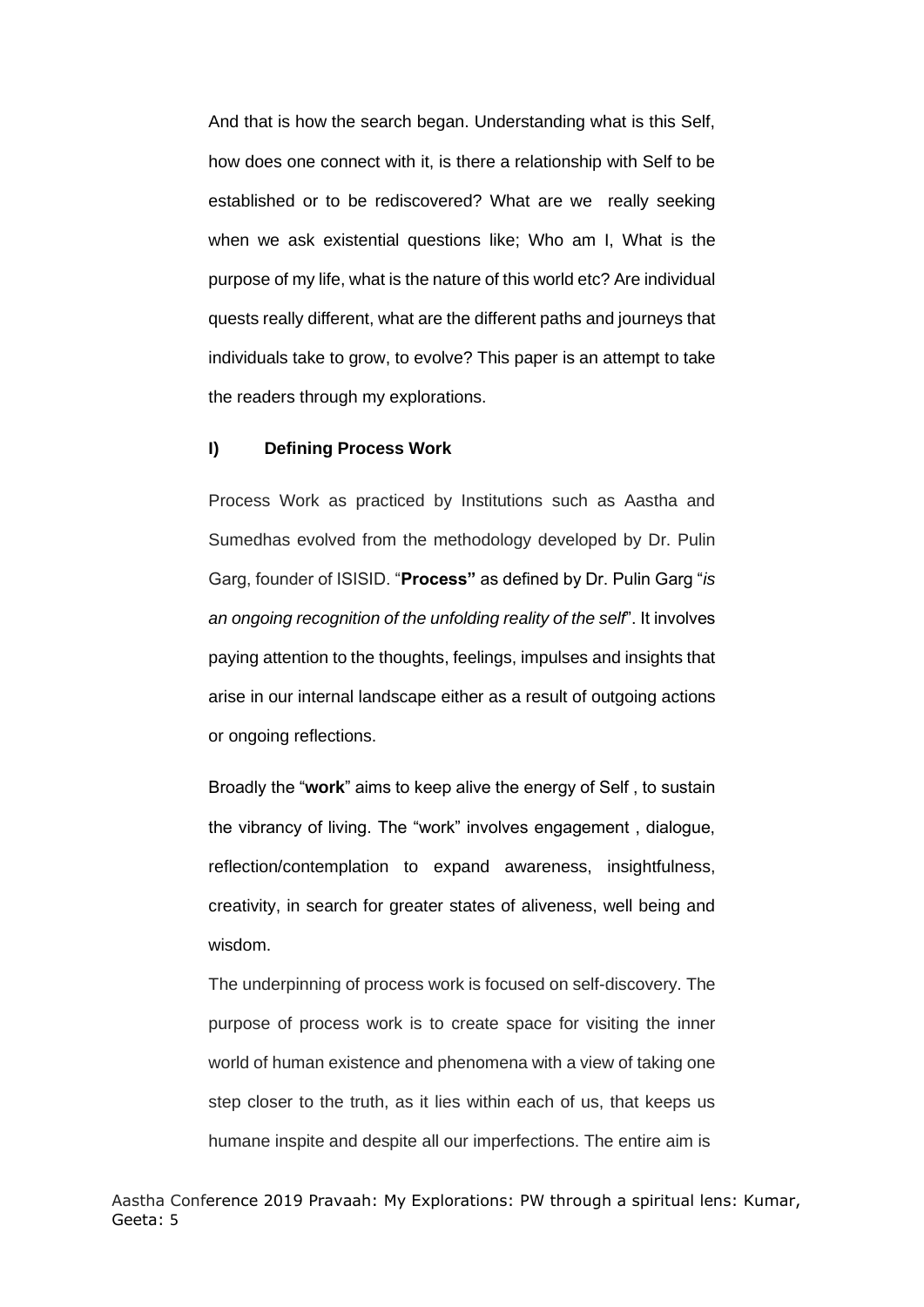to recognise, acknowledge and take the next step, individually and together towards unravelling and making available more of oneself for oneself.

As a definition,

"Process Work is a tripodal body of knowledge, philosophy and praxis aimed at enhancing the well-being of individuals and their collectivities simultaneously. It is characterised by the use of groups, man's inherent need to enquire into his condition and existence and is firmly committed to action for learning that will lead to further action"

### (Banerjee, May 1997).

Process work is a recent innovation around 50 years old which offers tremendous opportunity and possibility for more people to visit the inner world as an individual and in collectives, in safe spaces that respect and dignify each human reality as is.

## **II) Defining Spirituality : The Vedantic framework**

The simplest definition of spirituality is to connect and understand the Self within. It is the knowledge of the Consciousness, the Soul(Spirit) and the World. Spirituality is an internal process of seeking personal authenticity, genuineness, and wholeness as an aspect of identifying with the larger. The true value of spirituality is that it points to the fact that there is something and someone beyond this physical world to which we need to connect. The enquiry process into Self has been mentioned as the three essential stages of sadhana: Shravan (Listening), Manan (Reflection), Nidhidhyasan (to accept and start to live and act without an iota of doubt).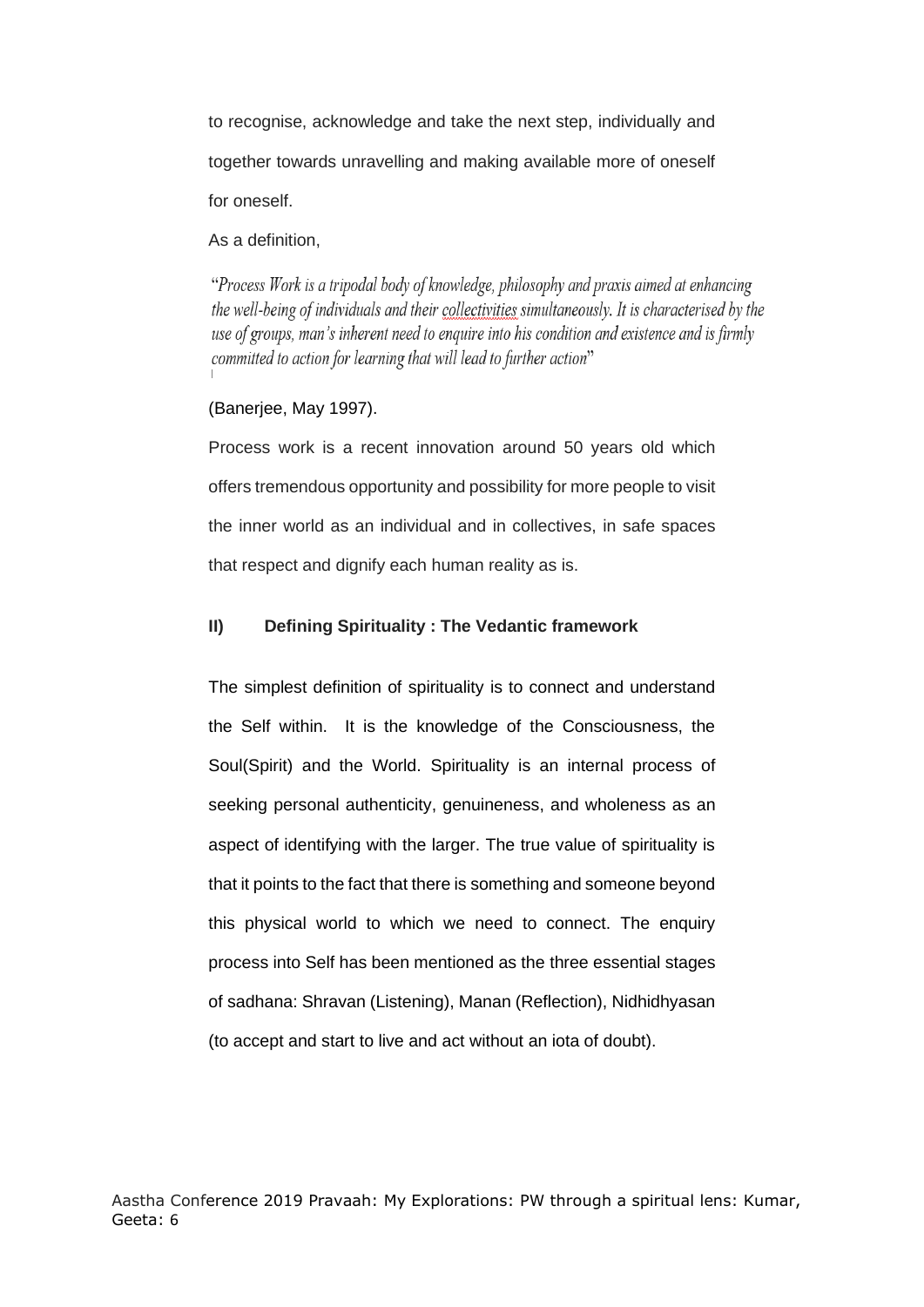### As Sri Aurobindo states:

"It is spirituality when you begin to become aware of another consciousness than the ego and begin to live in it or under its influence more and more. It is that consciousness wide, infinite, self-existent, pure of ego etc. which is called Spirit(Self, Brahman, Divine), so this necessarily must be the meaning of spirituality. Realisation is this and all else that the experience and growth of this greater consciousness bring with it"

(SriAurobindo)*.*

Oft spirituality and religion are used interchangeably to imply one and the same thing. It is important to make a clear differentiation between the two. The overriding difference between the two is that Religion is belief in someone else's experience while Spirituality is

having one's own experience. Religion consists of a set of beliefs and values, a set of do's and don'ts and a set of practices and rituals and even dogmas. The religious approach often stems from a combination of nostalgia for the past, desire for structure in life, respect for authority and an inability to entertain ambiguity.

"The spiritual life (adhyatma-jiyana), the religious life (dharma-jiyana) and the ordinary human life of which morality is a part, are three quite different things. The spiritual life, proceeds directly by a change of consciousness, a change from the ordinary consciousness, ignorant and separated from its true self and from a greater consciousness (THAT) in which one finds one's true being and comes first into direct and living contact and then into union with the THAT"

(SriAurobindo, Letters on Yoga, p. 137)).

### The Vedantic Framework

Vedanta consists of essence of all the various sects of Hinduism according to Swami Vivekanand.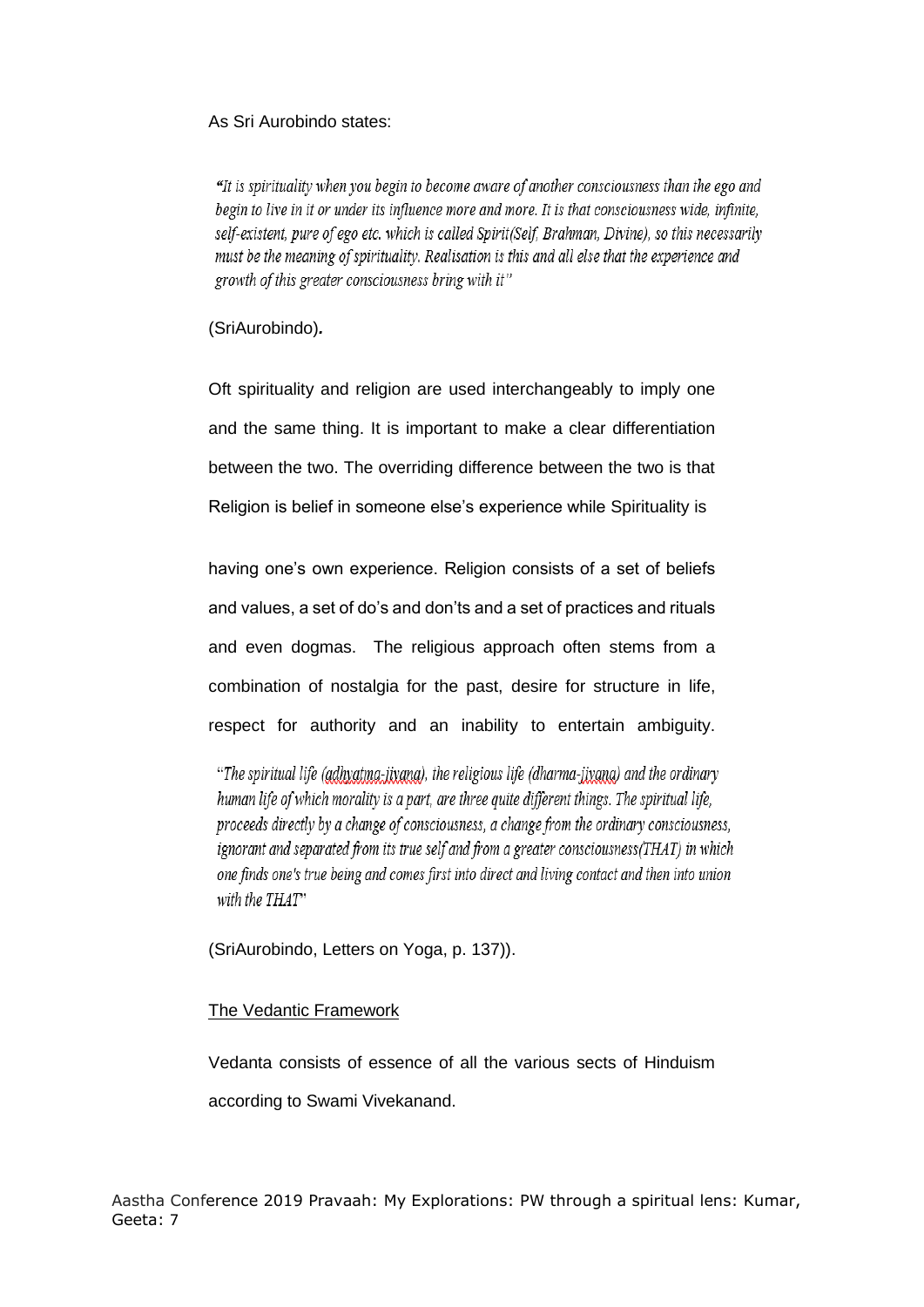Swami Vivekanand further says that Vedanta is the *divinity within us, the oneness of existence.* While the various schools of hindu philosophy (Mimansa, Sankhya, Nyaya etc) are theoretical, when it comes to practice, it is from the standpoint of Vedanta.

Breaking the word Vedanta, "Veda" refers to the fundamental text and "Anta " refers to the final teaching of Veda. Ved also means the knowledge to know.

The four pillars of Vedanta are the Vedantic scriptures: Vedas, Upanishads, Bhagwad Gita and the Brahmasutras.

The two parts of Vedantic scriptures are the theory and the techniques of practice.

# **III) What is the Purpose of engaging with the Self (Adhyatma)**

Amongst all beings, humans are in the highest state of evolution. This can be attributed to the presence of a rational intellect that can discriminate (Vivekbuddhi). This discriminative awareness is the subtle instrument by which individuals enquire into the relationship between the part and the whole, the means and the goals, the good and the pleasant, the Self and the not self, the eternal and the ephemeral. With Viveka, humans are rendered capable of searching for themselves answers to Who am I, Why am I the way I am, Why is the world the way it is ? These have been the persistent preoccupation of the highest human thought since the earliest times. Within all these questions, an individual is actually searching for answers to free oneself of feelings of all limitations, incompleteness,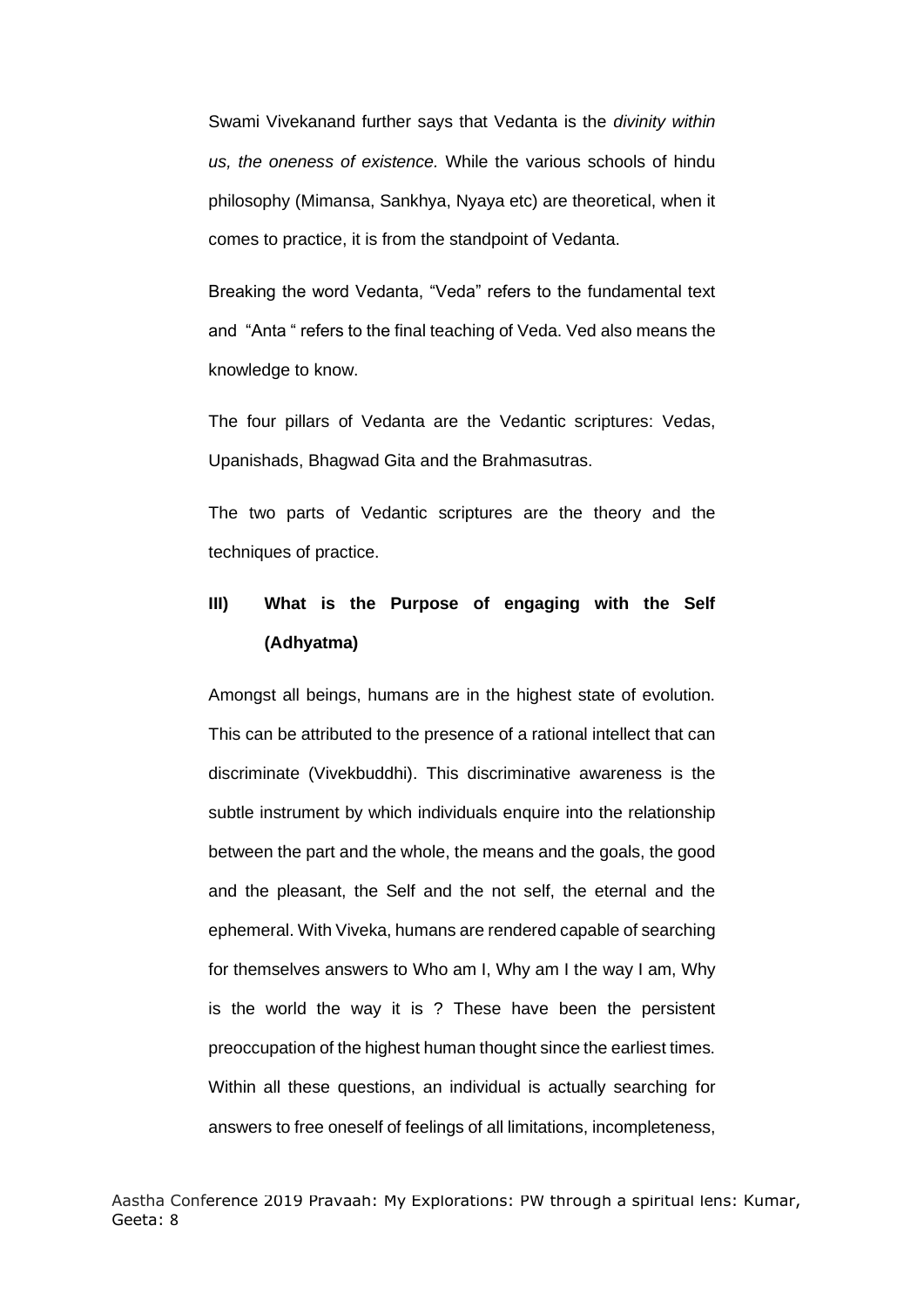hopelessness and helplessness and reach immortality.

From when I was very young, I have been in touch with a strong internalization of "I am my only resource". As a result, talking to myself, seeking answers to dilemma's I encountered was something I did all the time. Asking from others somehow was not an option or a choice I thought I had. Making myself stronger, capable and self sufficient were my mobilizers. I come from a Maharashtrian culture that is steeped in values of hard work, austerity and which frowns upon display of affection and spontaneity. This framed my outer self as was. My key operating mantras have been work and action.

Simultaneously, there was another part that was alive, full of wonder, which formed deep bonds of love and togetherness. This self however was held in guilt, of being a traitor onto the other self. Yet that part kept leaking into the living processes, enriching it, creating aliveness and wellbeing that I was not even conscious of. My real quest began when the Being experienced a dryness deep within and the Becoming had drifted far away. Unable to connect with my inner Being, I was left with a deep feeling of discord, an incompleteness, a sense of things not being right (though what was not right or what is right, I knew not). My struggle can be explained exactly with this nugget from Sri Aurobindo,

"This aspiration is usually in contradiction with the present existence and normal experience of oneself which is that of a mortal being, full of imperfections, ego-ridden, largely animal, subject to transitory joys and much pain and suffering, bound by mechanical necessity. The problems of existence are problems of harmony. Discords and disorder of the materials, oppositions, demand a solution by accordance, by the discovery of a harmony. The search after these solutions by the human being is not irrational; it is rather the very; effort and striving of Nature within him."

(SriAurobindo, Essays in Philosophy and Yoga, Appendix ,The Human Aspiration).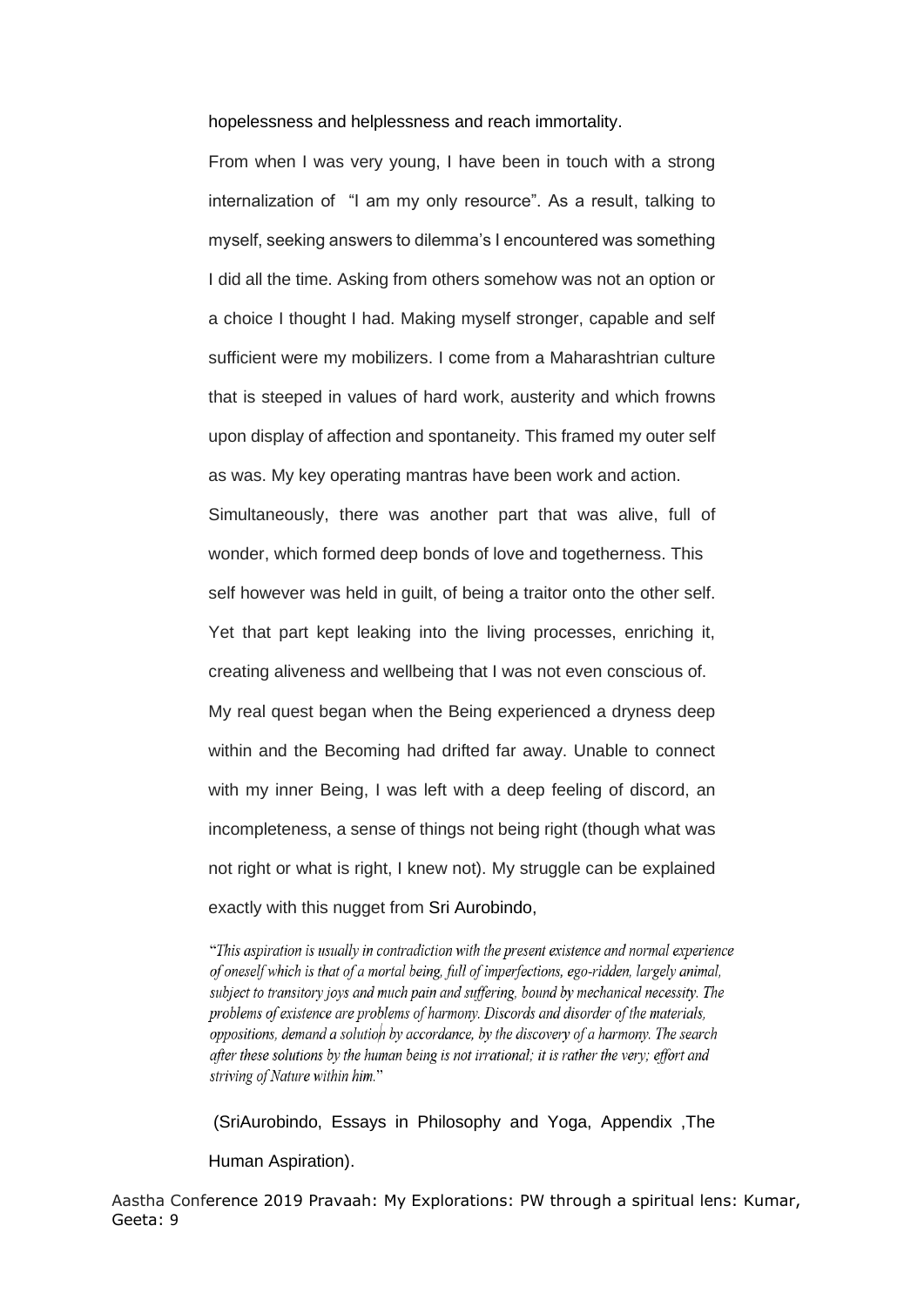I began reading what I could. I sought answers in music, in art, in nature. Fortunately I also reconnected at that time with PW both personally and professionally.

It was as if I was hit with a boulder ! I was nudged to relook at myself, to relook at the meanings and contexts, my identity. I was so overwhelmed by the discovery of something so beautiful and yet besieged with a feeling of inadequacy simultaneously. Acknowledging vulnerability was a whole new ball game.

But deep within, the Self had caught on to the ride. And made a deep commitment to rediscover, reengage and realign. It was at once liberating and enlivening, bringing along possibilities and potentialities, of new ways of being and doing.

Shortly after my three internship phases, a chance encounter, began my quest with the Bhagwad Gita and subsequently, studies of other Vedantic scriptures. I was also drawn towards the works of Sri Aurobindo and The Mother. Aha, it all began to make sense. The scriptures, the works of Sri Aurobindo pushed me to reflect, to contemplate, to check what they said to me and my context. Words like the universality of nature, a universal consciousness began to make sense. I became aware and began to experience a force, a power bigger and larger that holds the collective. My antennae began its tuning to receiving.

I discovered for myself that the gap between what we can be and what we are in our mental zone of emotions and feelings are the root cause for discord, a disconnect with oneself and with others. My journey into that space where I could engage with the Self,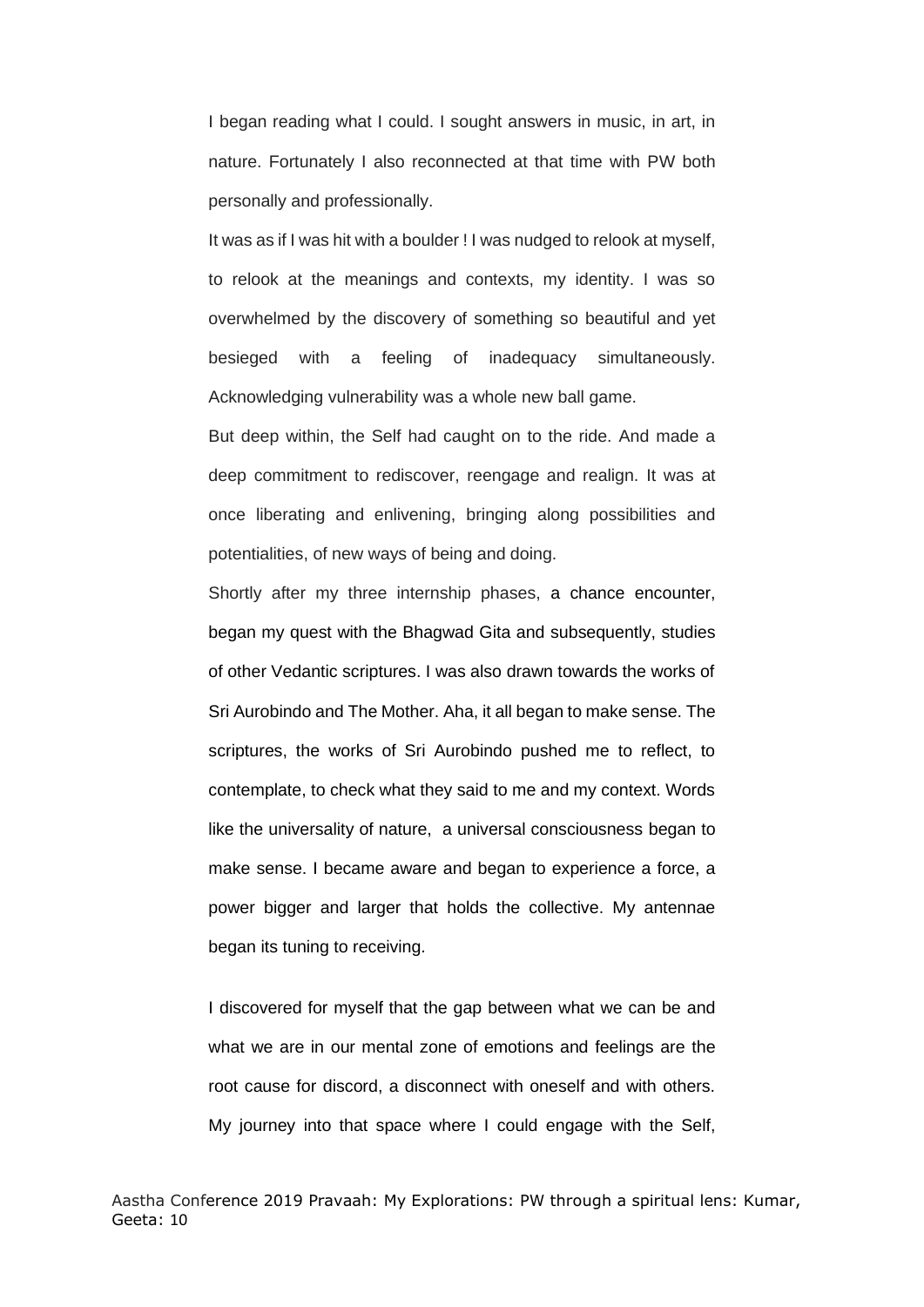understanding myself, become aware of a higher Conscious principle, began in earnest.

### **IV) What is Self ?**

Looking back into my internship journey, the framework of self was built through a process of Iti – Iti (This too, that too). So Self, I discovered was an amalgamation of Roles, Identity, the Being & Becoming. I began to see how and why I was the way I was (culturization, introjections, internalizations). I reviewed the consequences of holding on to an identity too tightly, how it limited my expansiveness. I began to question long held assumptions, was able to identify frozenness and deep burdens that I was carrying and to confront the chains that seemed bind me. The continuous engagement with the Self in PW settings helped to integrate and recalibrate the entire phenomenon of how I , the Self, my significant others, the community and the context work simultaneously. I connected with the idea of the Self as a process of expanding, adding and letting go. This released a fresh burst of energy, aliveness and wholesomeness within my Self.

But is that all that it is ? No. What also came strongly is that it is not a one stop journey but a continuous process. I was in touch with this propensity to fall back to old patterns, the dangers of the old self and the comfort of the known and familiar lurking in every nook and corner of the living process.

It was therefore extremely important to develop the ability to constantly reflect, to be aware of, to catch on to the emotions and the phenomenon. It also required of me an authenticity with myself,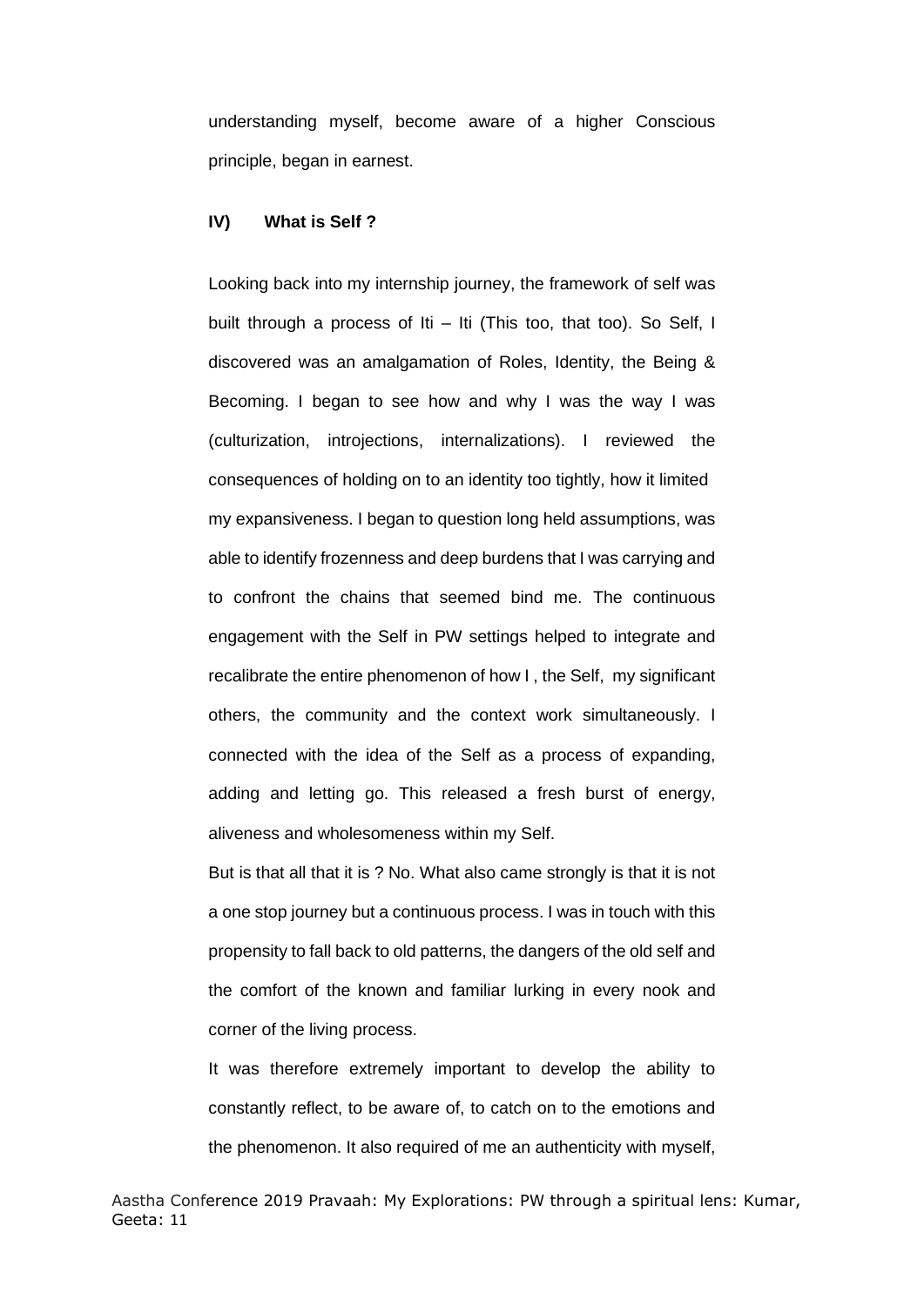the courage to face the not so pleasant within, the resilience and persistence to deal with all that which unfolds, to move towards the next level of growth and evolution.

I have to admit that there was a huge shift in my location. And with it, a great lightness. My relatedness and expression were more authentic, I was freer in my being, more accepting of my Self and others.

In our study group, we grappled with the question, What is Self? We explored the Self in Tattvabodha (SriAdiShankararcharya, 2016), wherein the enquiry into Truth begins with the statement:

| Atma satyam, tadanyat saryam mithyam. | The Self is Real and all other than That is |
|---------------------------------------|---------------------------------------------|
|                                       | unreal.                                     |

The process was based on an approach of negating the superimposition of the unreal from the Real (Neti , Neti: Not this, not that). This process of distillation reveals the pure Self, the Truth. The Self, defined thus is other than the gross, subtle and causal bodies, beyond the five sheaths, the witness of the three states of consciousness. What remains then is the Self which by nature is SatChitAnanda (Existence, Consciousness, Bliss). This Self cannot be negated under any conditions (defined as the limitations of time, space and objects). Knowing the true nature of the Self means to be free from all the limitations of all conditioning- that is infinite, bliss. This concept was a deep one- and took a lot of contemplation, reflection and debate. This consciousness principle is very complex to understand initially, but slowly one begins to get glimpses of it, if one is tuned in. This Self referred to is a combination of the manifest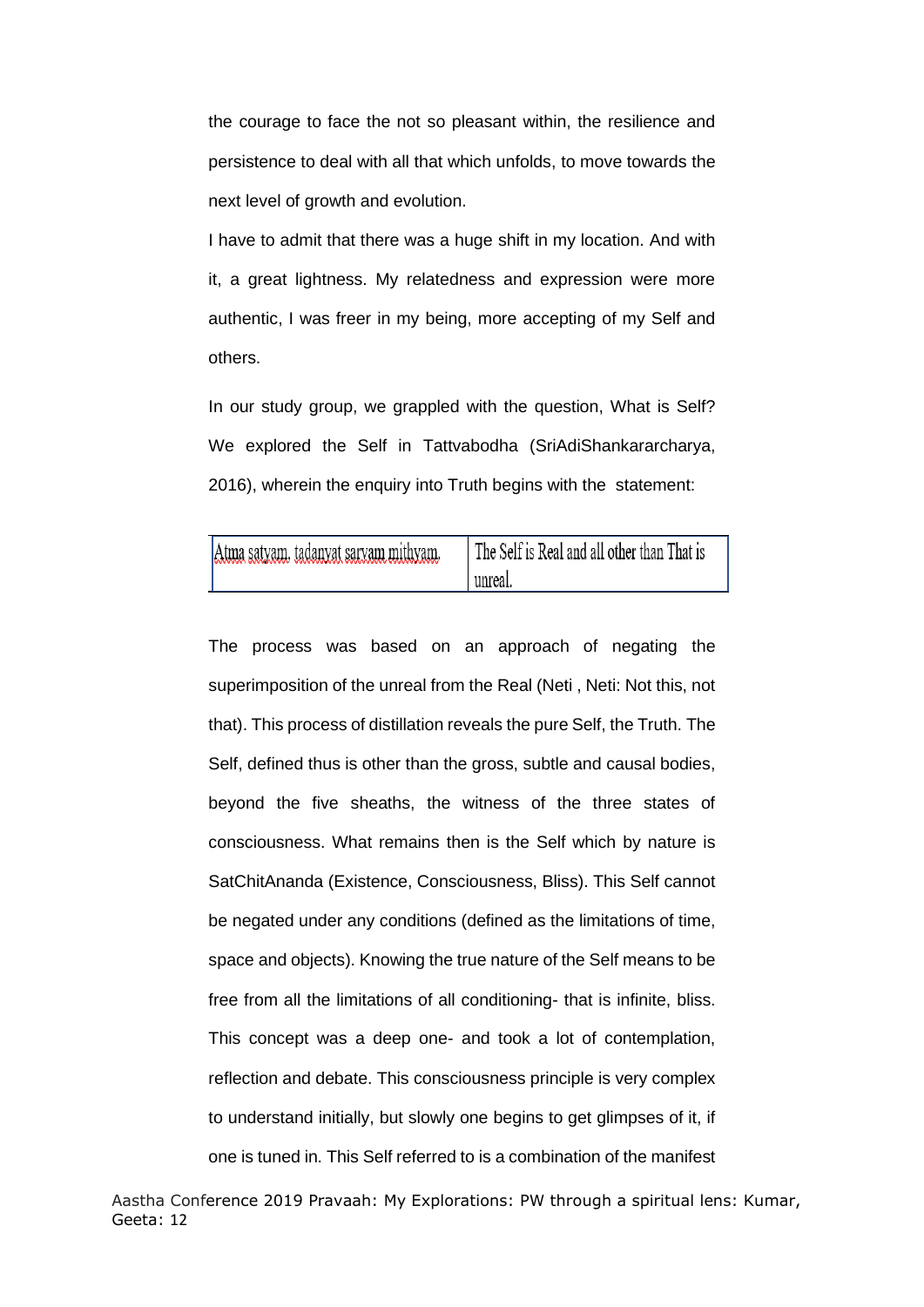and the unmanifest. The Manifest is experienced through the perceptions of the sense organs, feelings of the mind (Manah), understandings of the intellect (Buddhi). The constant human preoccupation for fulfilment of desires and gratifications is propelled by an extremely powerful and binding self preservation instinct that expresses in the intellectual zone as binding desires for objects. This incessant pattern makes the individual confused and exhausted, turning away from itself and becomes unavailable to oneself.

The Unmanifest on the other hand is not available for any one of these instruments of cognition, feeling or understanding. The true reality is that the unmanifest is limitless, eternal, complete, all pervading, all encompassing. Going by the neti neti approach, the Self therefore is considered unmanifest, it is the vitality behind the sense organs (mere eyes do not see unless the self is in there to see), the feeler- potential in the mind and the very light that illumines the intellect. This is the Conscious Principle that vitalises the mind and intellect and makes them capable of feeling and thinking.

And then came the realization, that yes, there is this witness within me who "Is" , irrespective of all outer conditionings, beyond the boundaries of the transactional nature of the world. The Self then is the same everywhere, in all beings. The Self represents the awareness that knows all thoughts and all ideas in every living being. It is the knower of everything, in everyone and at all times.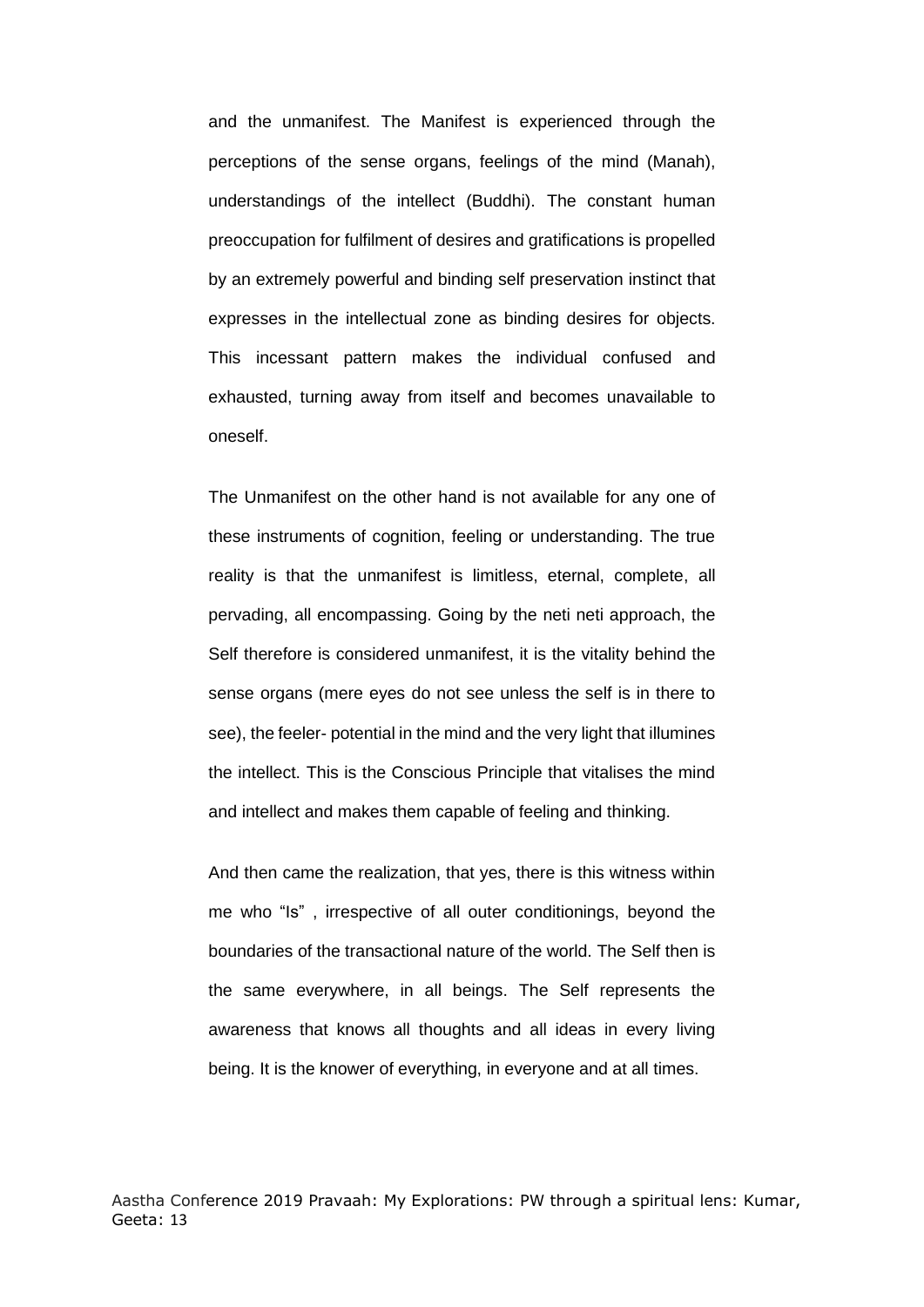It's a long journey from cognitive understanding to internalizing this aspect of the Self, the pure consciousness that powers all beings. For me, this was a track changer in many ways. It got me to think of me as a Self in many new ways. It also made me realize that intuitively, I was in touch with this larger Self and connection for a long time, which got reinforced through the PW and spiritual journeys.

One of the most powerful verse that has impacted me personally is the shloka Gita 6.5 & 6.6 which talks of how the Self can be one's best friend as also its worst enemy. The True Self is the Divinity residing within each one of us who needs to be deployed and befriended. This verse has added on to my meaning of me being my only resource.

| <u>उद्धरेदात्मनात्मानं नात्मानमवसादयेत्।</u><br>आत्मेव ह्यात्मनो बन्धुरात्मैव रिपुरात्मन:॥ | Let an individual lift himself by his own self and<br>let him not lower himself, for this self alone is the<br>friend of oneself (aware and in control) and this |
|--------------------------------------------------------------------------------------------|------------------------------------------------------------------------------------------------------------------------------------------------------------------|
|                                                                                            | Self alone is that enemy (unaware and not in                                                                                                                     |
|                                                                                            | Control) of oneself.                                                                                                                                             |

## From Sri Aurobindo, I got the cues;

"The soul that is called to this deep and vast inward change, may arrive in different ways to the initial departure. It may come to it by its own natural development which has been leading it unconsciously towards the awakening; it may reach it through the influence of a religion or the attraction of a philosophy; it may approach it by a slow illumination or leap to it by a sudden touch or shock; it may be pushed or led to it by the pressure of outward circumstances or by an inward necessity, by a single word that breaks the seals of the mind or by long reflection, by the distant example of one who has trod the path or by contact and daily influence. According to the nature and the circumstances the call will come"

(SriAurobindo, The Synthesis of Yoga, Chapter II: Self-Consecration, 69).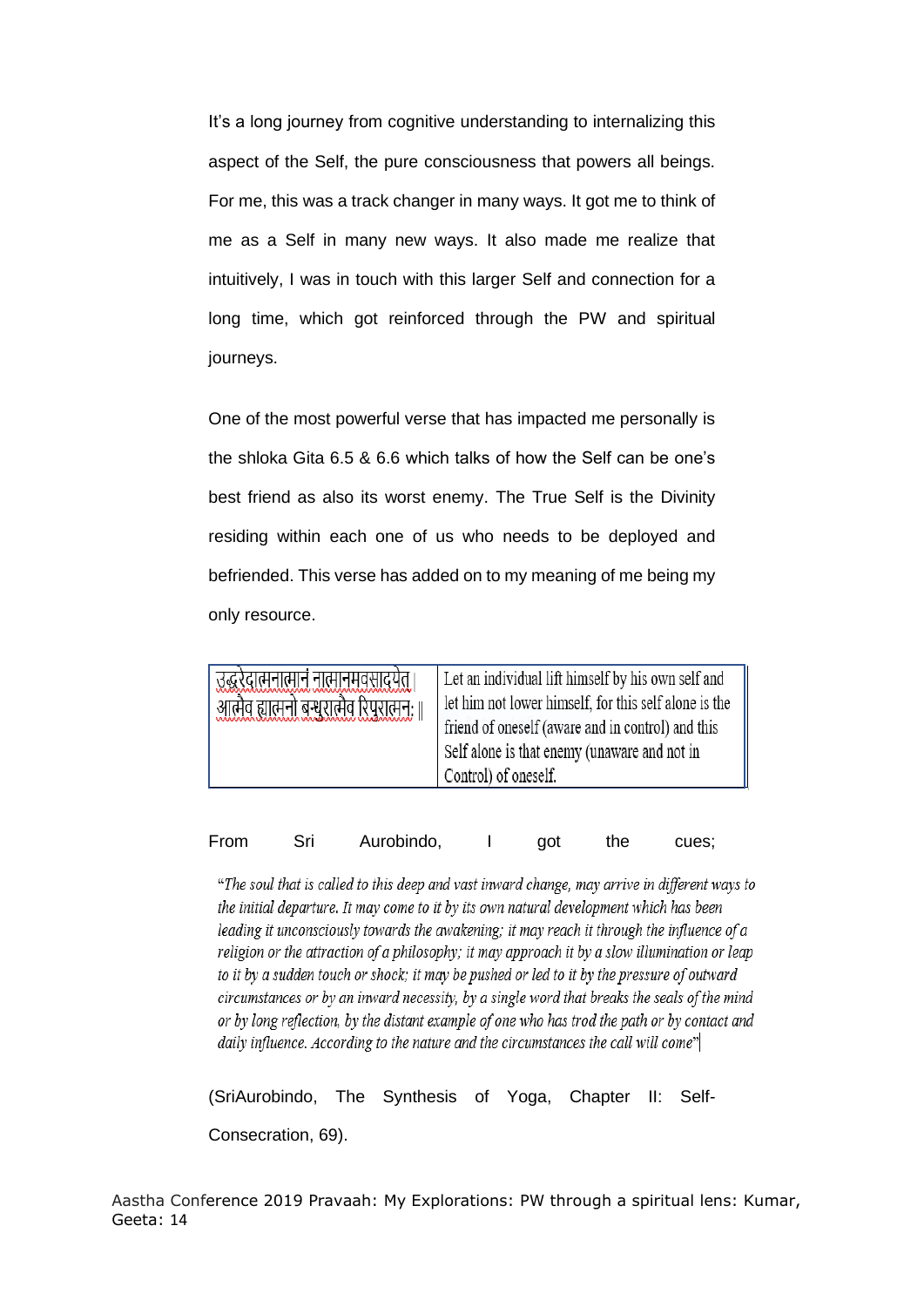There is a deeper understanding through both the dimensions of PW and the scriptures that Self Development cannot happen without investing in continuous sincere self effort, Conscious Action, Agency. In essence, journeying into the Self is possible if there is an aspiration, a will and authenticity. It is further enabled with trust , when judgement and evaluation is suspended to explore the "Isness" of the Self.

A question that I am currently grappling with is, If the eternal human aspiration is the enjoining and the union of the becoming and the Being, then why is it that we behave as if we are limited egocentric entities? Why is it difficult to comprehend that in essence we are the infinite, the immortal? The Gita, mentions Maya as the conditioning through which the nondual truth expresses itself, the one reality fanning out as the spectrum of the multiple universes. The principle of maya functioning in the individual is termed ignorance (avidya). To remain connected to the Being at all times and operating from the unfolding of the Becoming is the existential dilemma humans face. This dilemma is attributed to the individualized Mind (ego). In order to make its importance and relevance felt, the mind in most individuals controls and directs the unfoldment of the Becoming. The mind has the propensity to keep the self away from the present and engaged with the future or the past. This ego mind thrives on the combination of fear, desire and attachment. The pathos and the sorrows that the individual experiences in the world causes wrong actions, frozenness, indecision, ignorance, confusion and takes one away from the true nature of the Being.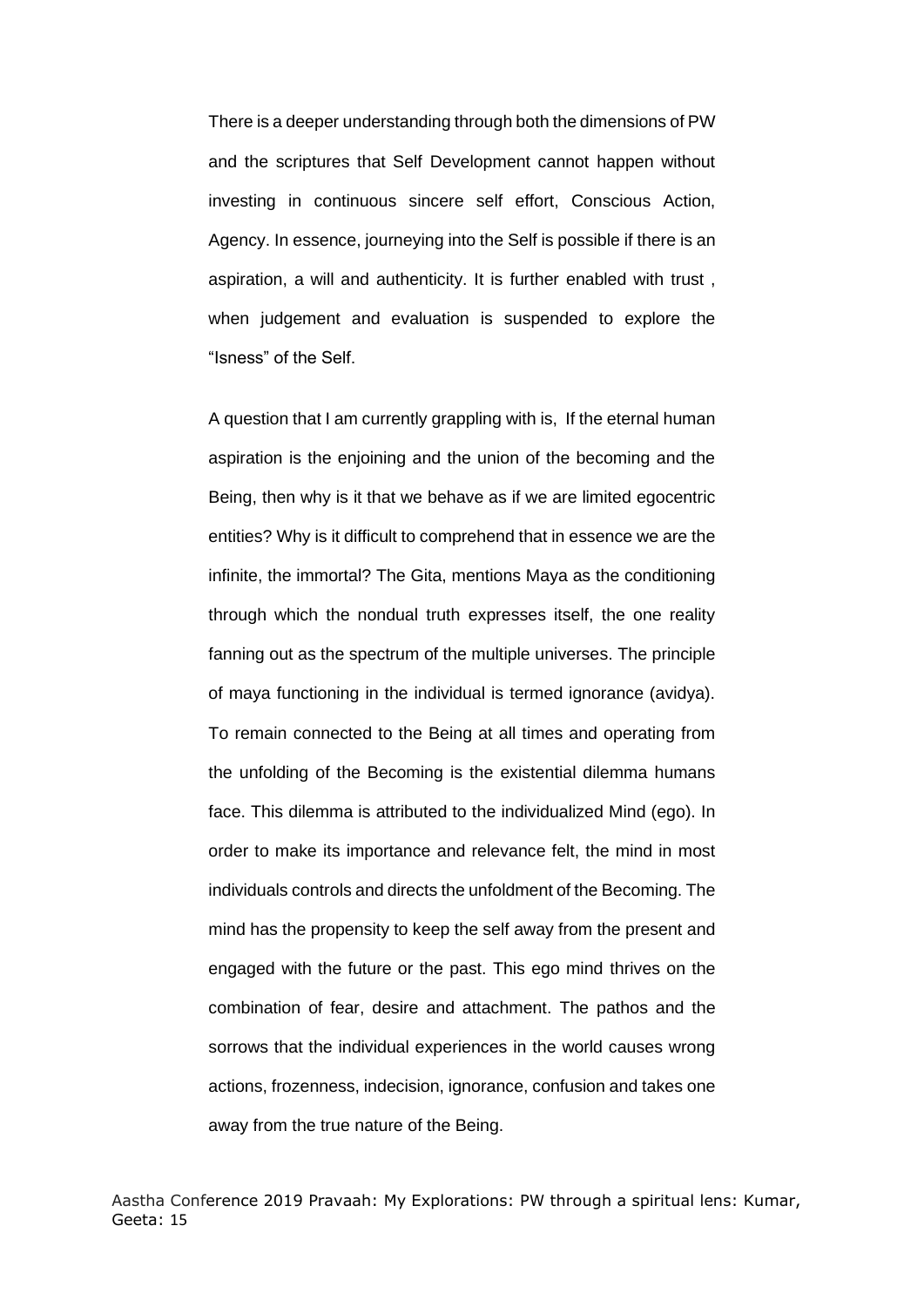The Being – Becoming dichotomy and dilemma has to a large extent been resolved cognitively through the explanations provided in the scriptures. To be constantly aware of the phenomenon and how it shapes the everyday experience and reality is a work in progress and process ! The question is active and alive in me, waiting for an integration.

The congruence of Thought, Feeling, Action (TFA) has been another very meaningful construct for me. The triad determines the flow and Pravaah that an individual experiences in their Being and Becoming in the inner that manifests as action in the outer world. Action is the ultimate and underlying truth as long as there is life.

Corollary to this is that no action is also an action. How do Thought and Feeling translate into Action? The body, mind and intellect act in the world of objects but the Self which is all pervading, the Life force, the Conscious principle does not. Without this conscious life force, the body, mind and intellect cannot function (eg comatose individual). When the body functions, one cannot necessarily say that the Consciousness functions for one can exist with little or partial awareness and yet engage in the world. As mentioned earlier, the veiling (ignorance) expresses itself at the intellectual level as thoughts, and as desires in the vital level. These thoughts coloured by mental tendencies (Nature/Prakriti) manifest themselves for their fulfilment in the outer world of objects as actions. Thus the mind's projections in the outer world are a type of crystallization of the mental desires among the objects of the world and these constitute the "action". This means that where there is a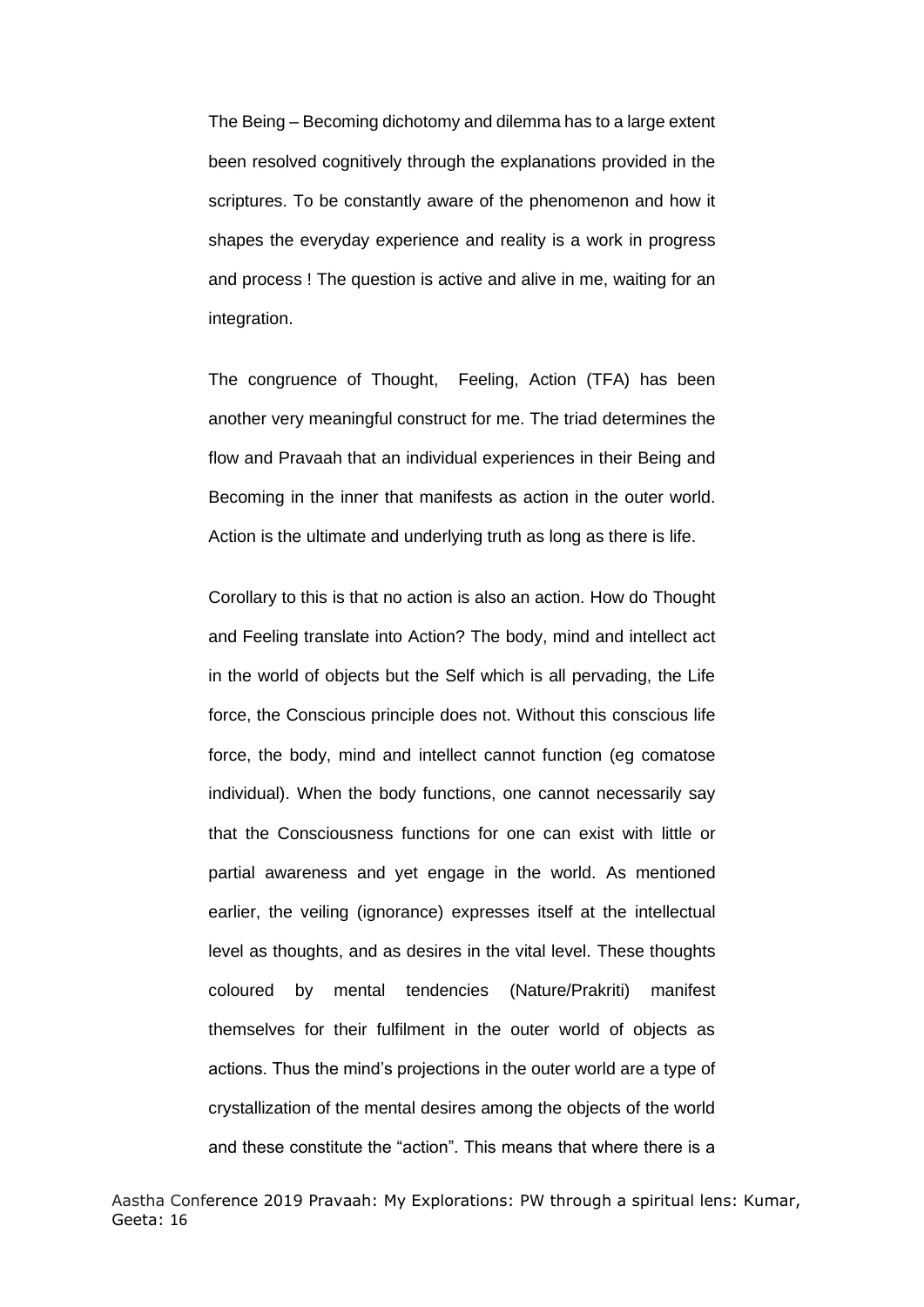mind, there are actions which also must be performed. These actions are therefore generated by the mind, strengthened by the mind and ultimately performed by the mind. All actions are performed in all cases depending on the qualities and tendencies of the nature (Gunas) of that individual (Gita 3.5). The pull of the mind and its turbulence is so strong that even the most evolved seekers get carried away by the senses despite striving to control them (Gita 2.60). Therefore one can't but act in accordance with one's own nature, nor can action be restricted. It can merely be altered by raising the consciousness to a higher level.

Moving to the next logical sequence: Since action is inevitable, what makes the individual capable of feeling and thinking? My understanding is : It is the Conscious Principle (Self, Being, the source of Energy) that vitalises mind and intellect and makes them capable of feeling and thinking.

The nature of individual identity is formed by the intersection of the being and the external world. It operates through a series of repetitive actions, thoughts and feeling. The identity tends to believe and tries to hold itself constant over time into set patterns that cause bondage and distancing from the Truth. As we think, so we become, the more we become, the more we think in the same given pattern(Gita 7.21).

One can take the meaning of this triad to multiple levels of understanding, experience and explorations. I have tried to summarize some of these in the table.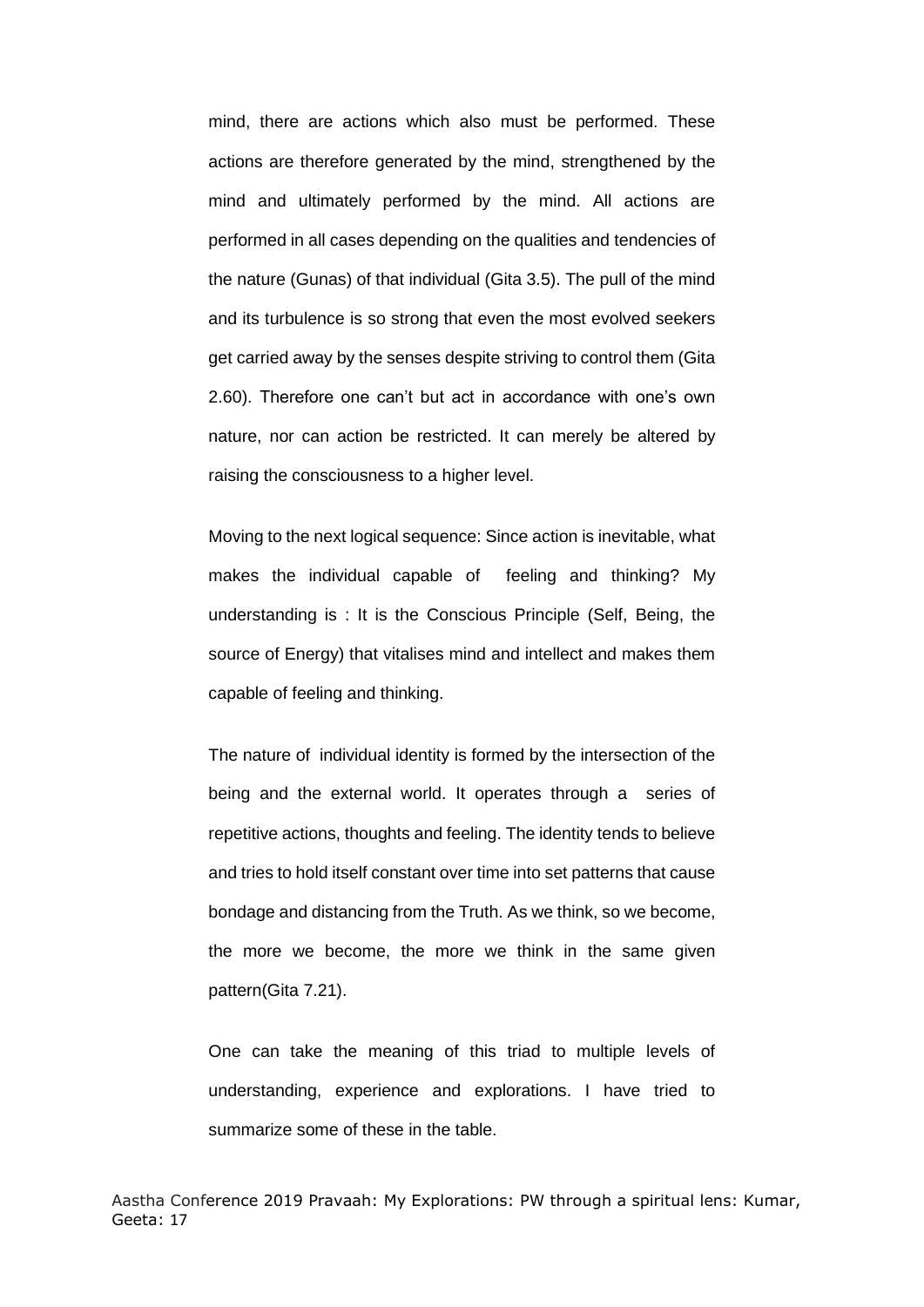| <b>Perspective</b> | <b>THOUGHT</b>       | <b>FEELING</b> | <b>ACTION</b>  |
|--------------------|----------------------|----------------|----------------|
| <b>PW</b>          | Intellect            | Mind           | Body           |
| Sri Aurobindo      | Mental               | Vital          | Physical       |
| Yoga               | Gyan (Discriminative | Bhakti (Love   | Karma (Duty    |
|                    | knowledge)           | and Surrender) | consciousness) |
| Chakra             | Agya                 | Anahat         | Manipur        |
| Macro              | Observer             | Catalyst       | Doer           |
| Manifestation      | Intellectual         | Emotional      | Behaviourial   |
| Management         | Head                 | Heart          | Hands          |
| Jargon             |                      |                |                |

The essence of the congruence between Thoughts Feeling and Action has been summarized from Chapter3 of Gita (Karma Yoga ): Action without Knowledge leads to Confusion, Knowledge without Action is operating in a world of imagination and Knowledge with Right Action leads to transformation.

To me it has become clear without doubt, why each one of us is bound by our own habits, and how we are chained by our own peculiar type of thinking. Sensuous or divinity are products of individual type of thinking. Thoughts belong the realm of nature (Prakriti). The Self is the essential substratum (Purusa) that provides the world drama with its stage and scenario. An individual's experiences are perceived when the senses come in contact with the sense objects that lead to dualities of likes-dislikes, joy- sorrow etc. Dualities are the cause of disharmony in the individual's lives. The dilemma or the struggles that an individual grapples with are the dualities of Sat-Asat (Truth-Non Truth), Dharma-Adharma (Law of being-Non Being), Vivek-Avivek (discrimination-Non discrimination).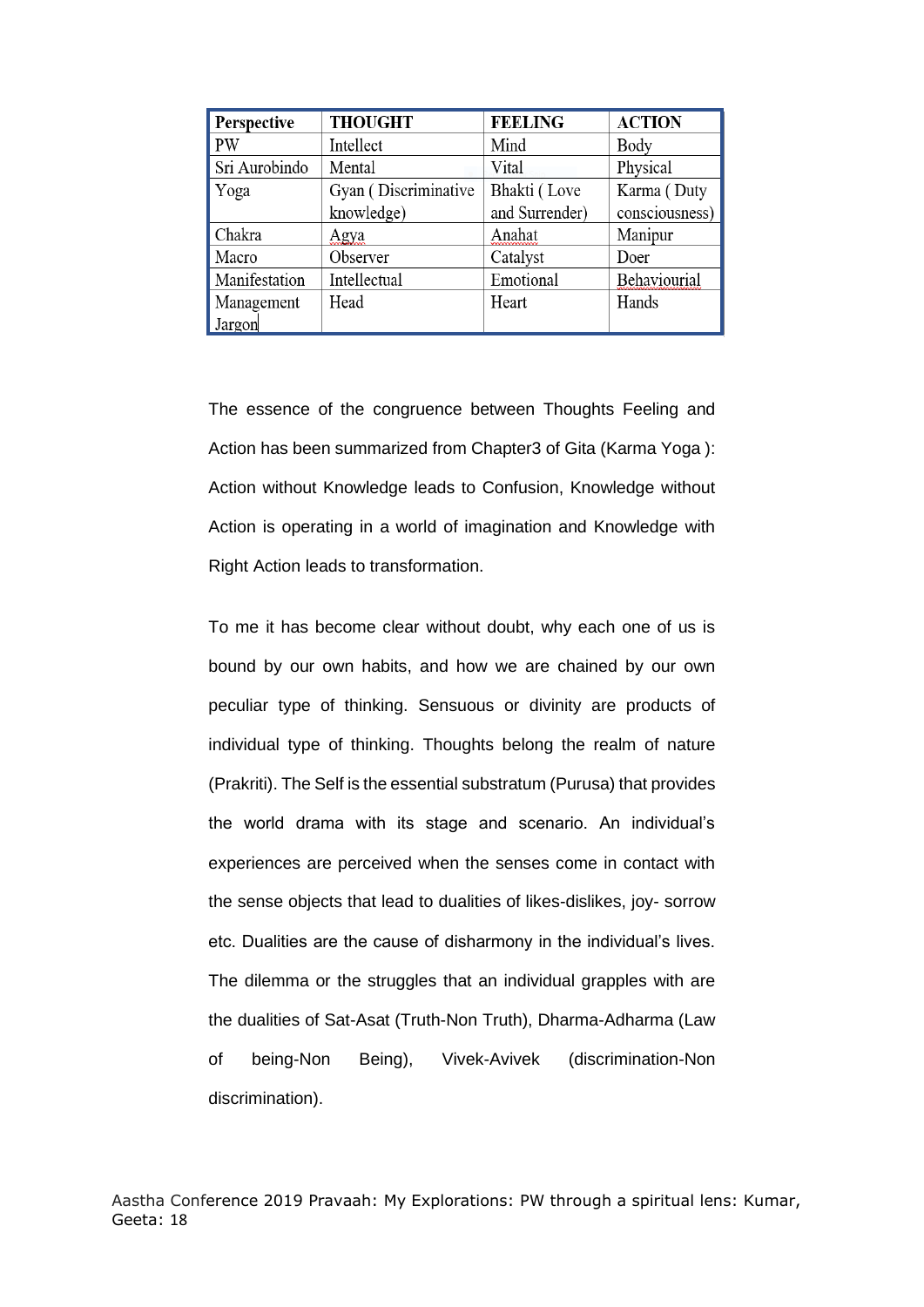The scriptures have pointed a way for resolution : To make the Mind subtle, pure and single pointed in order to deploy its discretion and discriminative powers. Taking this to the TFA construct, Thought, with Knowledge and Feeling with Awareness lead to outcome as Action. The quality of thought (T) and the evocation and type of resultant feelings (F) determine the experience of the experience which includes the entire gamut of meaning making, choice making and role taking (A), which determines whether the individual feels discharged or replenished.

Another framework on Realms evolved while writing this paper. The various dimensions and the progression from one to the other have been captured in the Table below.

|                                                                           | <b>REALM OF</b><br><b>INCONSCIENT</b><br><b>INACTIVITY &amp;</b><br><b>STILLNESS</b> | <b>REALM OF</b><br><b>CONSCIENT</b><br><b>ACTIVITY &amp;</b><br><b>MOVEMENT</b> | <b>REALM OF</b><br><b>SUPER</b><br><b>CONSCIENT</b><br><b>ACTIVITY &amp;</b><br><b>STILLNESS</b> |
|---------------------------------------------------------------------------|--------------------------------------------------------------------------------------|---------------------------------------------------------------------------------|--------------------------------------------------------------------------------------------------|
| <b>FIELD</b>                                                              | InAction                                                                             | Thought, Feeling,<br>Action (TFA)                                               | Actionlessness                                                                                   |
| <b>CONTROL</b><br><b>COMPASS</b>                                          | Fully driven by<br>External                                                          | Driven by External and<br>Internal                                              | <b>Fully Driven</b><br>by Eternal                                                                |
| <b>MIND PLANE</b>                                                         | <b>NoMind</b>                                                                        | Mind & Intellect                                                                | <b>Higher Mind</b>                                                                               |
| <b>TRANSITION</b><br><b>DIMENSION</b>                                     | Space and<br>Objects                                                                 | Time, Space &<br>Objects                                                        | Beyond<br>Time, Space<br>& Objects                                                               |
| <b>MOVEMENT</b><br><b>TOWARDS</b><br><b>CONSCIOUS</b><br><b>PRINCIPLE</b> | Unconscious<br>Incongruence                                                          | Conscious<br>Congruence                                                         | Super<br>Conscious<br>Congruence                                                                 |
| <b>REALIZATION</b><br>OF<br><b>POTENTIALITIES</b>                         | Matter                                                                               | Life & Becoming                                                                 | Being                                                                                            |

**The Realms**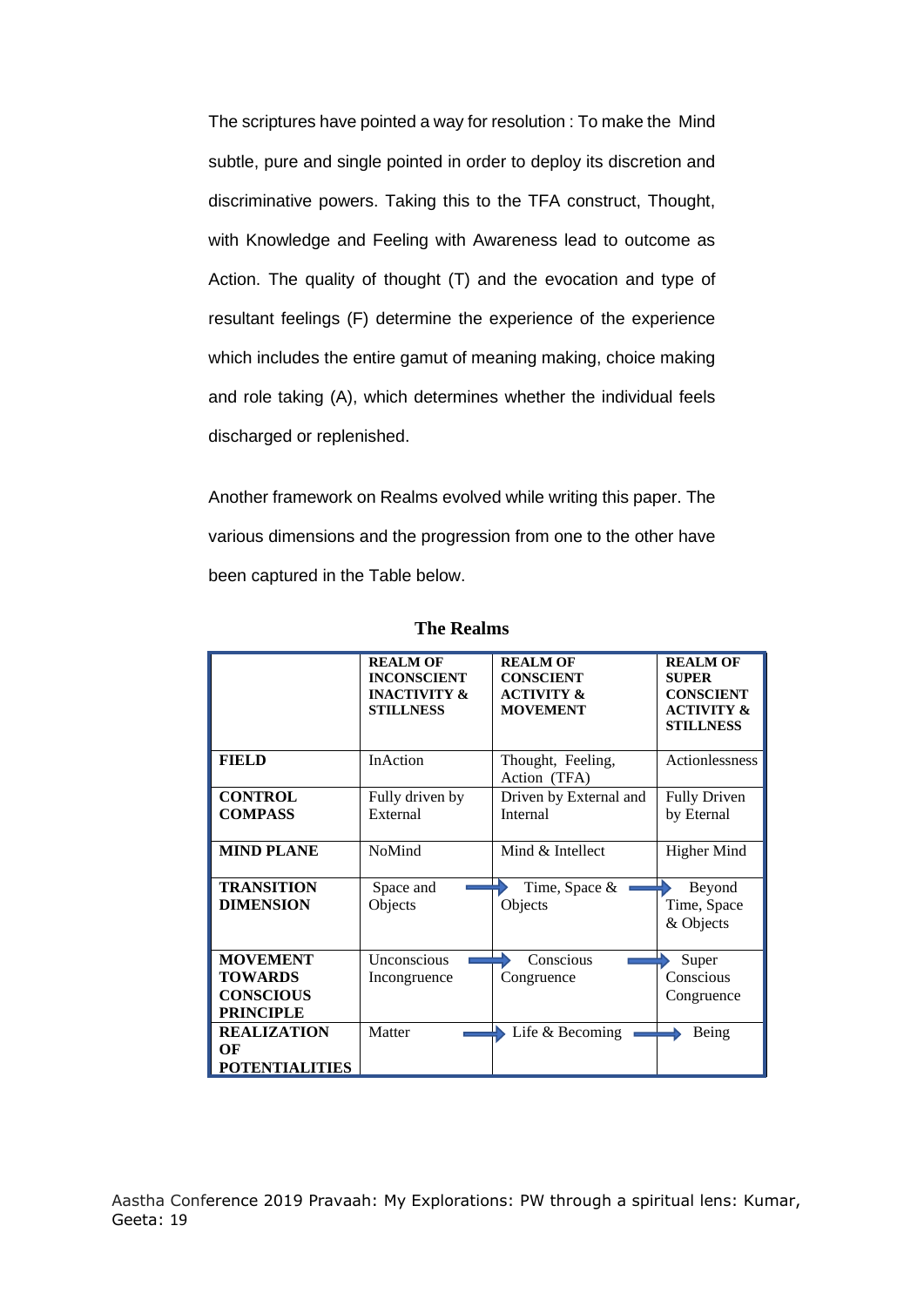There are three Realms in which the world (and individuals) operate. The Realm of Conscient Activity & Movement is the Field for Action (TFA). There is a Realm of Inconscient InActivity & Stillness that occurs before and the Realm of Super Conscient Activity & Stillness that occurs after. The evolution is inevitable, moving from Inconscient Stillness to Conscient Movement to Super Conscient Stillness. This model is still work in process and would need further detailing.

### **V) Summarizing: my explorations of PW through a spiritual lens**

- The goal of both PW and Spirituality is to make an individual gain an intimate, subjective experience of the Self within: that Self which is the knowable, realizable and the experienceable.
- Both these at the core, rely on philosophies and traditions of discovery, definition and formulations on the nature of man, the nature of phenomena and the nature of the universe. Many of the rituals, practices, aphorisms and tenets of PW have evolved from the Indian scriptures.
- PW initiated my journey, scriptures accelerated it, both providing glimpses of possibilities. PW stops short at accepting and valuing the human phenomenon. The vedantic framework of spirituality on the other hand provided comprehensive knowledge, theory of the basis of the nature of individual, world and reality and the logic of the cause and phenomenon.
- The joining in, satsang is a critical component for enabling the development and unfoldment that both the PW community and my study groups have provided.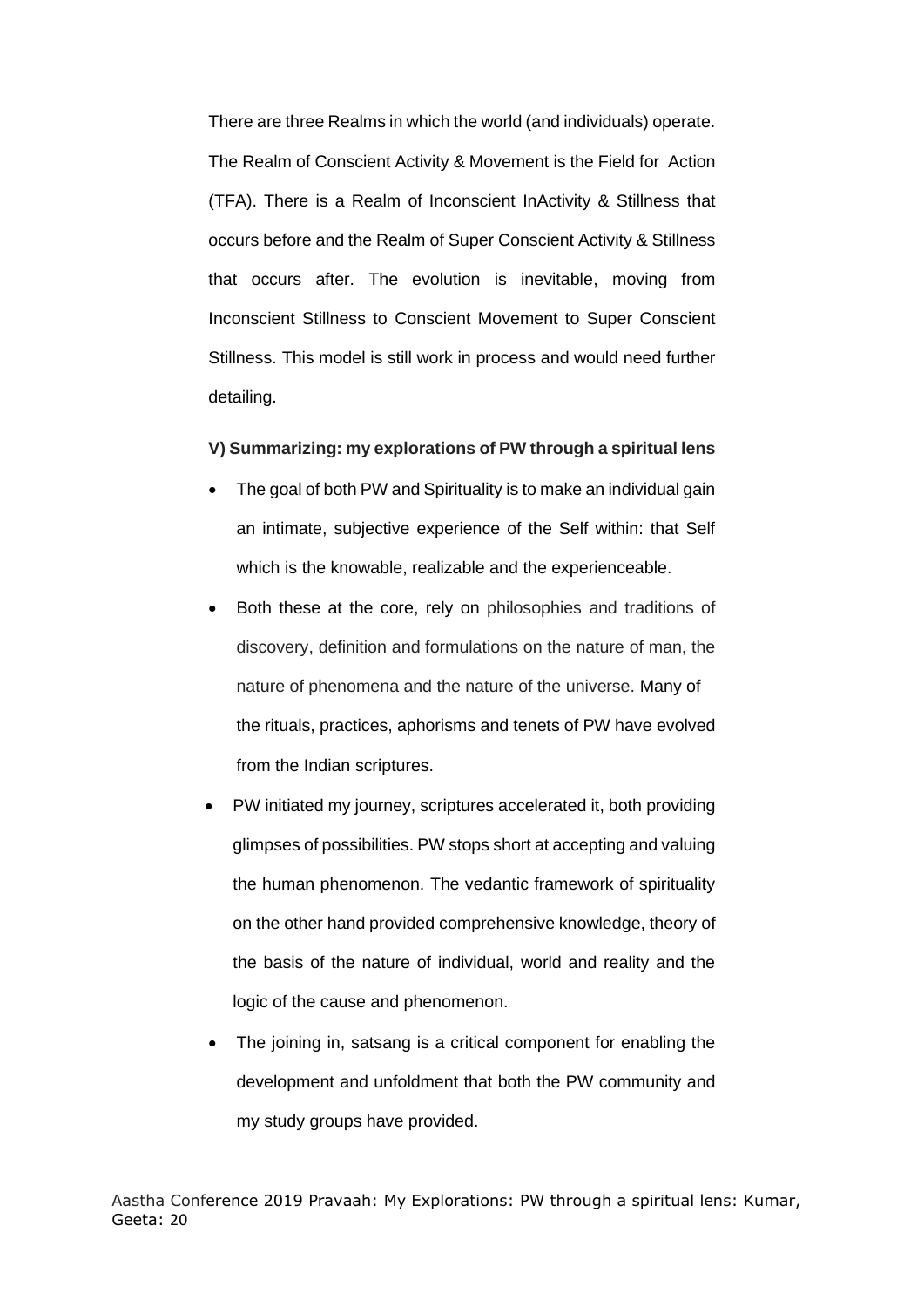- The format of traditional spiritual study groups, of discourses, readings, interactions do not provide spaces for individual seekers to get in touch and resolve their deeply held guilt, shame and fears that the PW spaces offers.
- PW has the potential to become an organized body. My experience says it requires sharper organization and intellectual rigour. There is a high reliance on a few veterans/ stalwarts for sharing and knowledge transfer. If the knowledge and science is not documented, there is an imminent danger of it becoming a lost art.
- PW relies purely on experiential learning while the scriptures are a repository of knowledge (Gyan- theoretical underpinnings) and a practical guide to experience Knowledge (Vigyan).
- Therefore I feel that there is a strong case to synthesize the gyan and vigyan in both PW and scriptures to make it available to a larger community waiting and wanting to rediscover and experience the Self in an ambience of love and trust.

# **VI) Some insights from my explorations**

- This journey is possible only when there is personal commitment onto oneself, to persevere inspite of and despite.
- Love that is unconditional sans desires and expectation is way higher than any theory, principle, science, process, systems or principles.
- The philosophy of Self realization does not subscribe to rewards or punishment.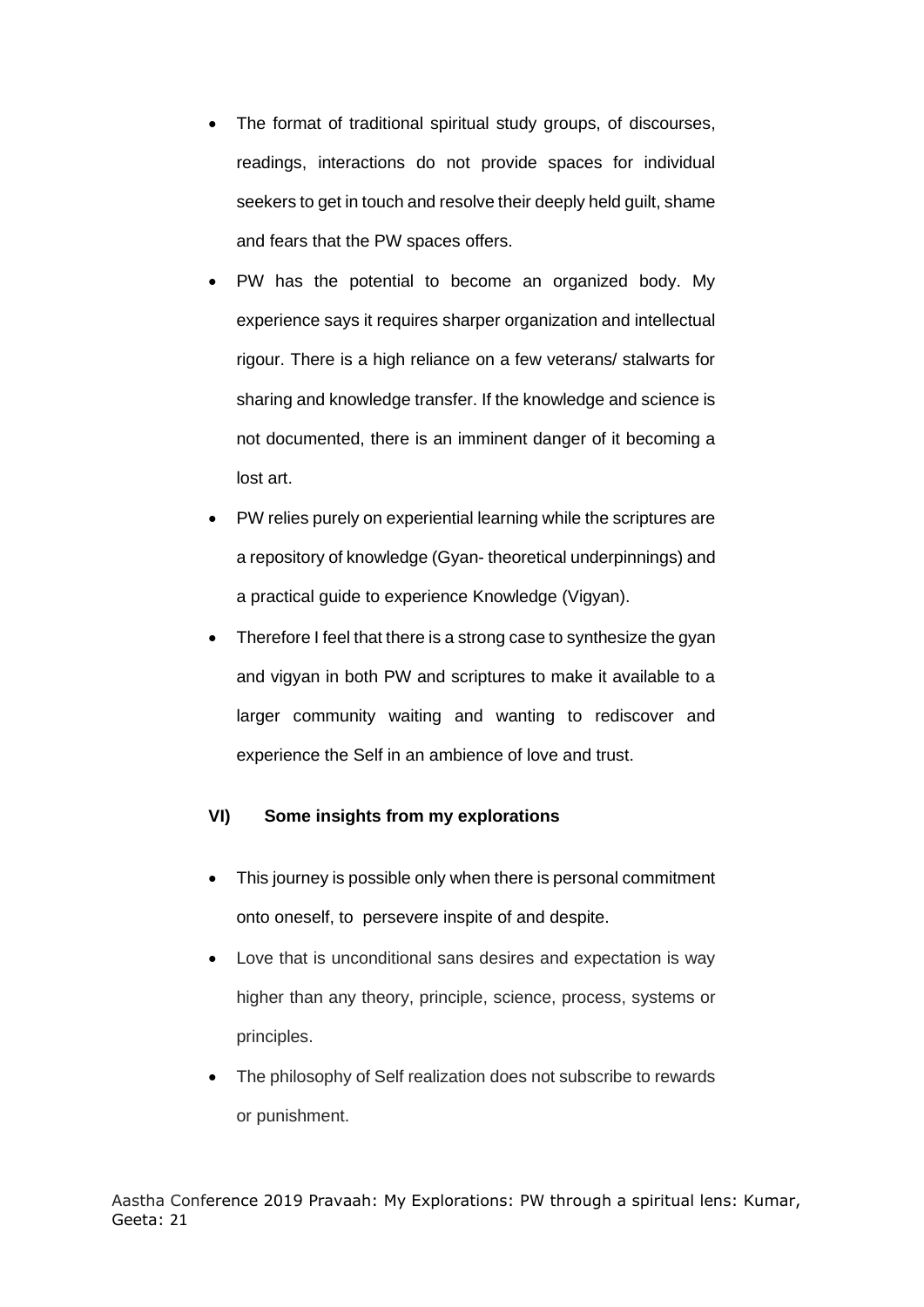- Truth is unveiling of ignorance. Corollary: Falsity is Truth out of context.
- Knowledge is eternal, universal, limitless and all pervading. No individual or collective can actually claim it as their own.
- Spirituality is living in the Self, knowing the Self, enjoying the Self in the Self by the Self. The journey inwards allows a flow onto the journey outwards, automatically influencing the collectives.
- Letting go is difficult. To let go at a deep level requires a renunciation that comes from the core and not just external. It happens when shift from "it should / must be done" occurs to an aspiration and conviction that "this is the only way".
- This journey moves through some universal steps. It often always begins with a deep experience, a loss, a feeling of some emptiness. Answers are then sought, sources are searched (guru, scriptures, process, cult). This is followed by an immersion into a deeper understanding, internalization, a commitment and practice. If any of this is short changed, the journey gets stymied. The final stage is of making it a way of life, a way of being, the dharma to follow.
- All situations/ conditions are actually opportunities tailor made for growth and evolution of the Self. Growth can be a circuitous loop through trial and error, or a direct route offered by deep understanding, connect and integration with the Self through a threefold path; Yoga of Knowledge, Yoga of Practice and Action and Yoga of Bhakti.
- The process of growth follows from Gross, to the senses, to mind, to the intellect to the Self (Atman). It entails living each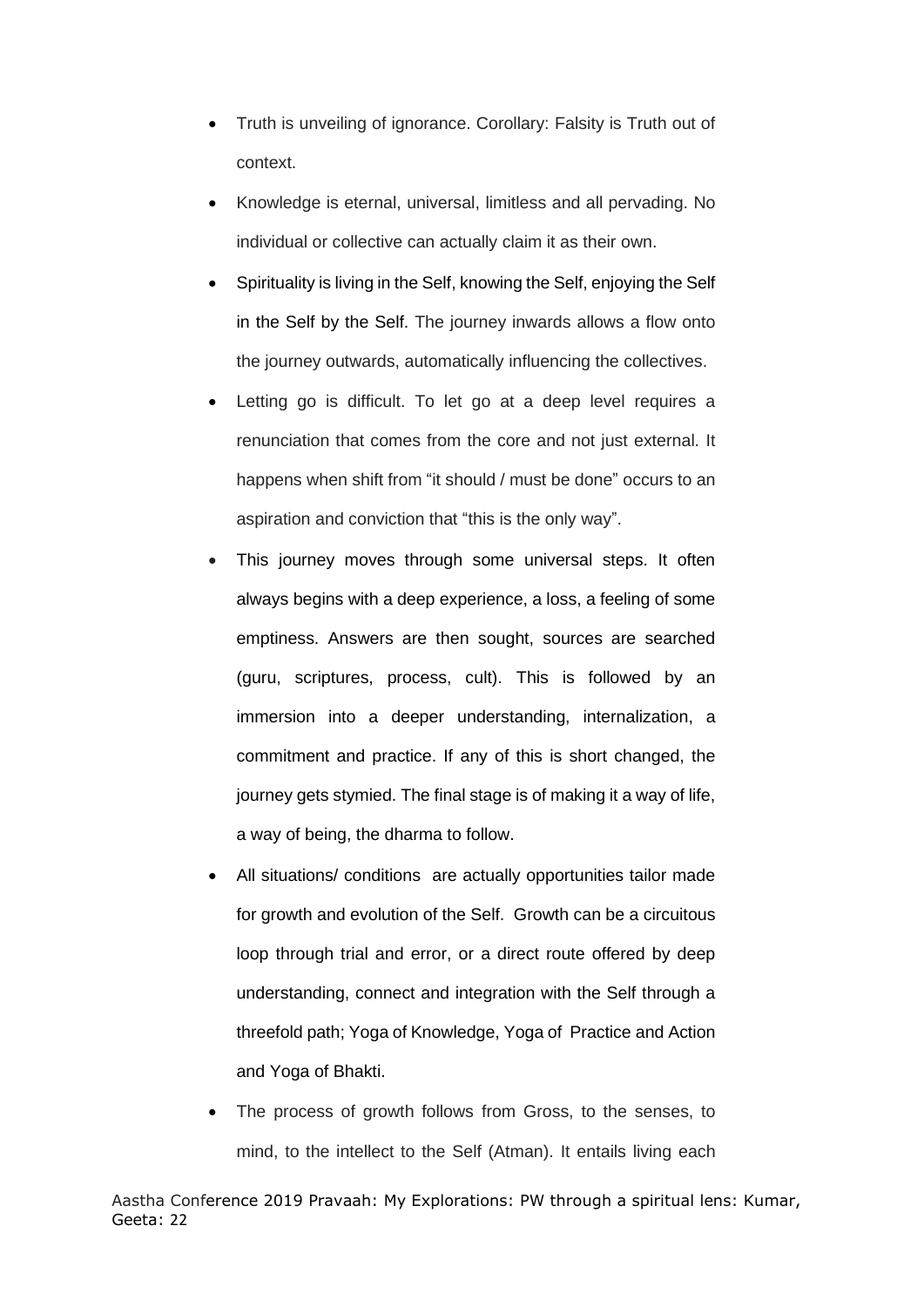moment fully with the right intention and attitude. The three key inputs for altering thoughts that determine the overall quality of mind are: Ahaar(What we imbibe with our senses), Vihaar (what associations we cultivate and mingle with) and Vichaar(quality of thoughts and intentions of thoughts).

- Language/ words/ images/ associations have a limitation of not being able to capture the vastness and depth of the experience which is actually nameless, formless, timeless. To catch onto the intention and nature is the actual language of this exploration.
- There are different experiences, learning and evolution for each individual and there are no comparisons between each spiritual journey. This "Process" has no timelines nor an end destination.
- Oneness is the core individual quest, the dissolution of all dualities. It is also where the wellspring of Love resides. The Ego (Mind) has a propensity to keep the Self (individualized state) to only remain with the identification with body, mind and intellect. This identification of Me and the Other leads to the struggles of incompleteness, limitations, inadequacies. The capacity to realize this oneness requires a deep aspiration, a preparedness and readiness of the being.
- Shraddha and Surrender, are essentials for delving into the Self. Journeying into the unknown is an act of surrender.The unknown in reality is simply veiled knowledge that is unavailable for deployment consciously. Shraddha propels one to take that leap without any certainty to make known that "*known unknown*". To surrender is extremely difficult. It is that final act, an ultimate test of the letting go of the Self (ego), to trust, to be without fear.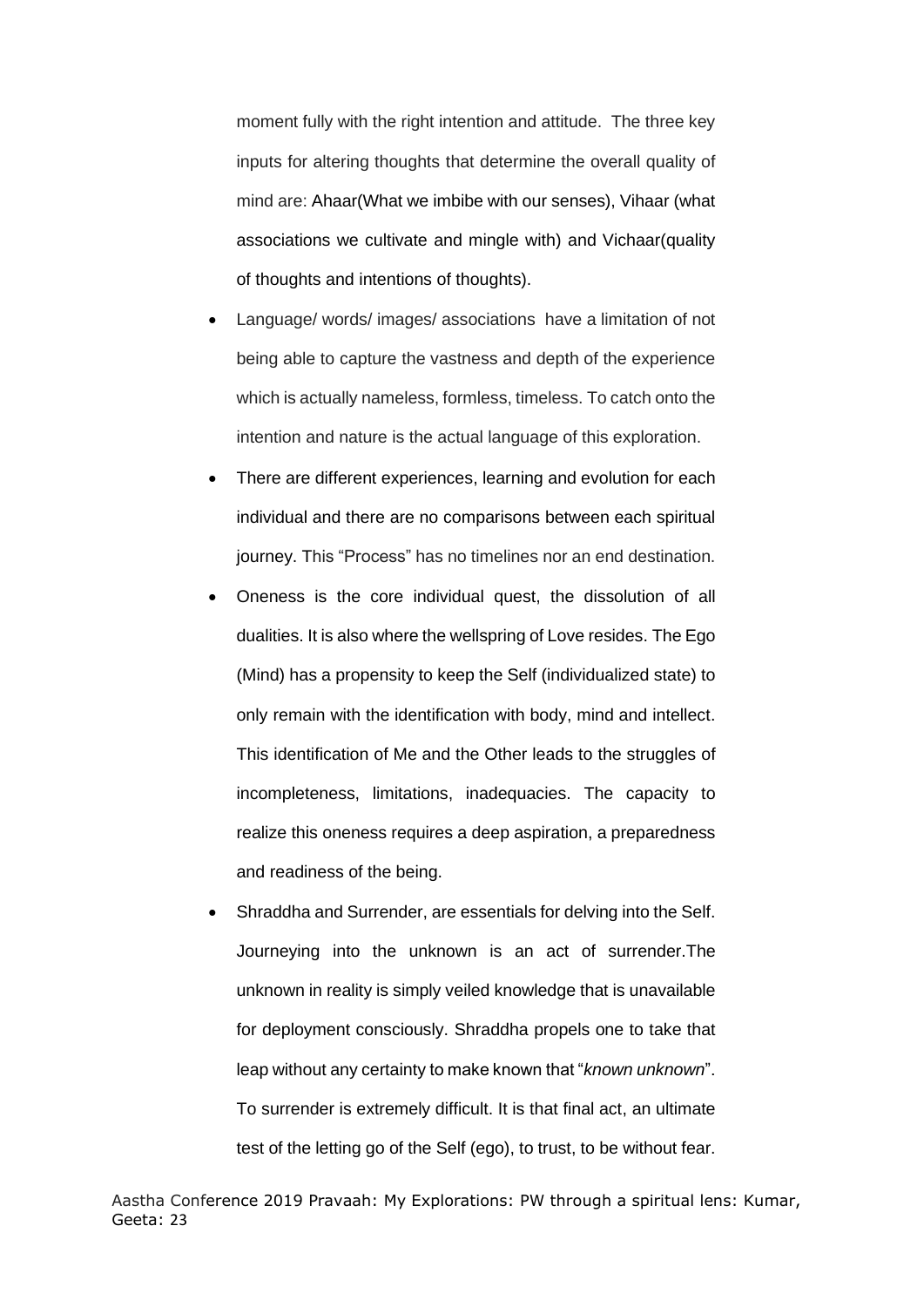- The role of Guru or Facilitator, is an important medium for realization of the Self. A Guru is the provider of the four pillars : safety, trust, respect and dignity and is the sutradhar to take on the journey of Self rediscovery.
- I am aware that this inner blissful quiet world, the original source of energy and aliveness in me is available to me only when I detach from the external bindings of the senses with the sense objects and become attached to the vast inner world of limitlessness.
- Life and its calling requires one to be live integrally and authentically from the standpoint of spiritual (illumined consciousness), intellectual (reason), emotional (ethics and morality ) and physical (traditions and customs). This is what I have been able to synthesize for myself. Practicing to integrate the knowledge in the living processes is the journey I have committed myself to.

## **VII) In Conclusion**

The operating word for my unfolding continues to be in Karma (Works). I rediscovered Bhakti and Love and am learning to infuse it into my journey. What I worked with intuitively now is better understood with logic and rationale, which has considerably enhanced the nature and quality of my explorations. There is an "Easeness with the Isness". With it, a continuous conscious attempt to integrate the physical, mental, emotional and intellectual. I feel deeply connected to that voice within that nudges me to expand the frontiers, to go beyond, to rise above. I have hopped on to the path for Self rediscovery using Sankhya (analysis) and Yoga (synthesis).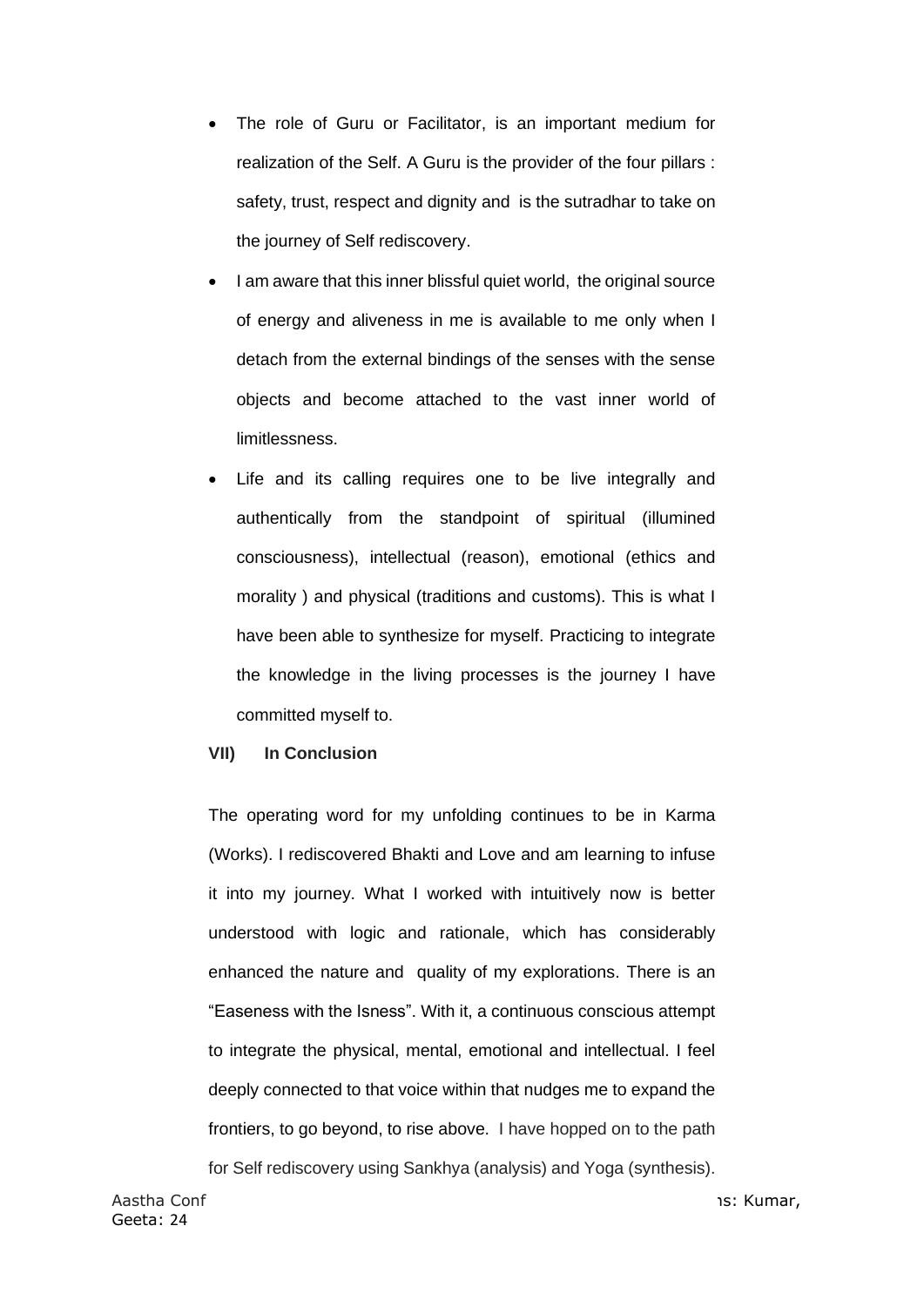Sri Aurobindo has beautifully summarized the story of personal growth and evolution,

"All knowledge and endeavour can reach its fruition only if it is turned into experience and has become a part of the consciousness and its established operations"

(SriAurobindo, Life Divine).

Nothing that I have shared is my own knowledge, but a mere compilation of my sadhana. My exploration and reflections are not the only truth, only my subjective truth in the process of living and learning. This paper is an invitation to join in; let us together expand our subjective truths.

Life does come a full circle. I am my only resource, my initial operative word through my quest has added a vaster meaning : all resources are within me. It holds so much more of abundance, joining in and a joyousness from where the story began.